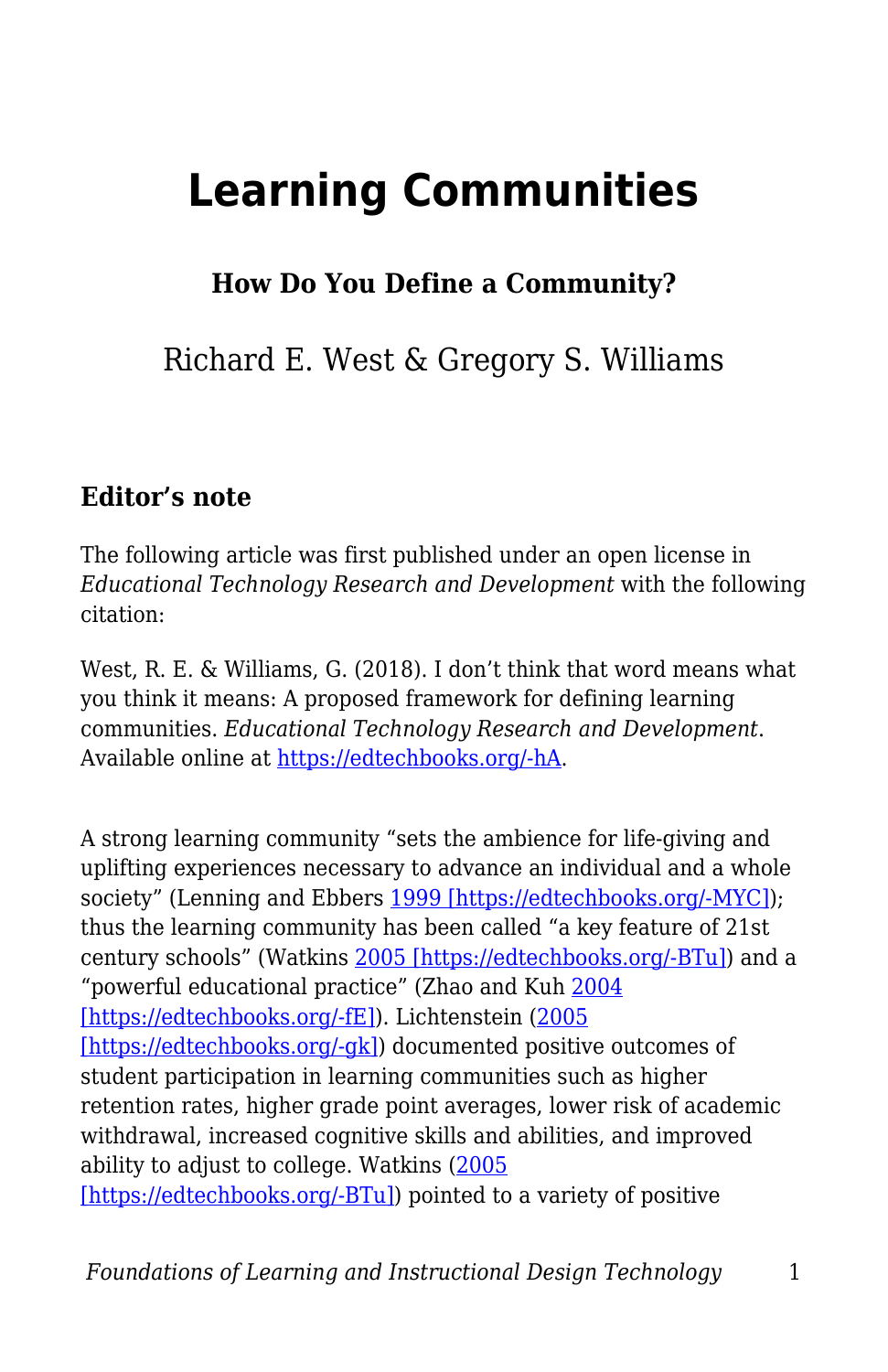outcomes from emphasizing the development of community in schools and classes, including higher student engagement, greater respect for diversity of all students, higher intrinsic motivation, and increased learning in the areas that are most important. In addition, Zhao and Kuh ([2004 \[https://edtechbooks.org/-fE\]\)](https://link.springer.com/article/10.1007/s11423-017-9535-0#CR51) found learning communities associated with enhanced academic performance; integration of academic and social experiences; gains in multiple areas of skill, competence, and knowledge; and overall satisfaction with the college experience.

Because of the substantial learning advantages that research has found for strong learning communities, teachers, administrators, researchers, and instructional designers must understand how to create learning communities that provide these benefits. Researchers and practitioners have overloaded the literature with accounts, studies, models, and theories about how to effectively design learning communities. However, synthesizing and interpreting this scholarship can be difficult because researchers and practitioners use different terminology and frameworks for conceptualizing the nature of learning communities. Consequently, many become confused about what a learning community is or how to measure it.

In this chapter we address ways learning communities can be operationalized more clearly so research is more effective, based on a thorough review of the literature described in our other article (West & Williams, 2017).

# **Defining Learning Communities**

Knowing what we mean when we use the word community is important for building understanding about best practices. Shen et al. ([2008 \[https://edtechbooks.org/-dY\]](https://link.springer.com/article/10.1007/s11423-017-9535-0#CR40)) concluded, "[H]ow a community of learners forms and how social interaction may foster a sense of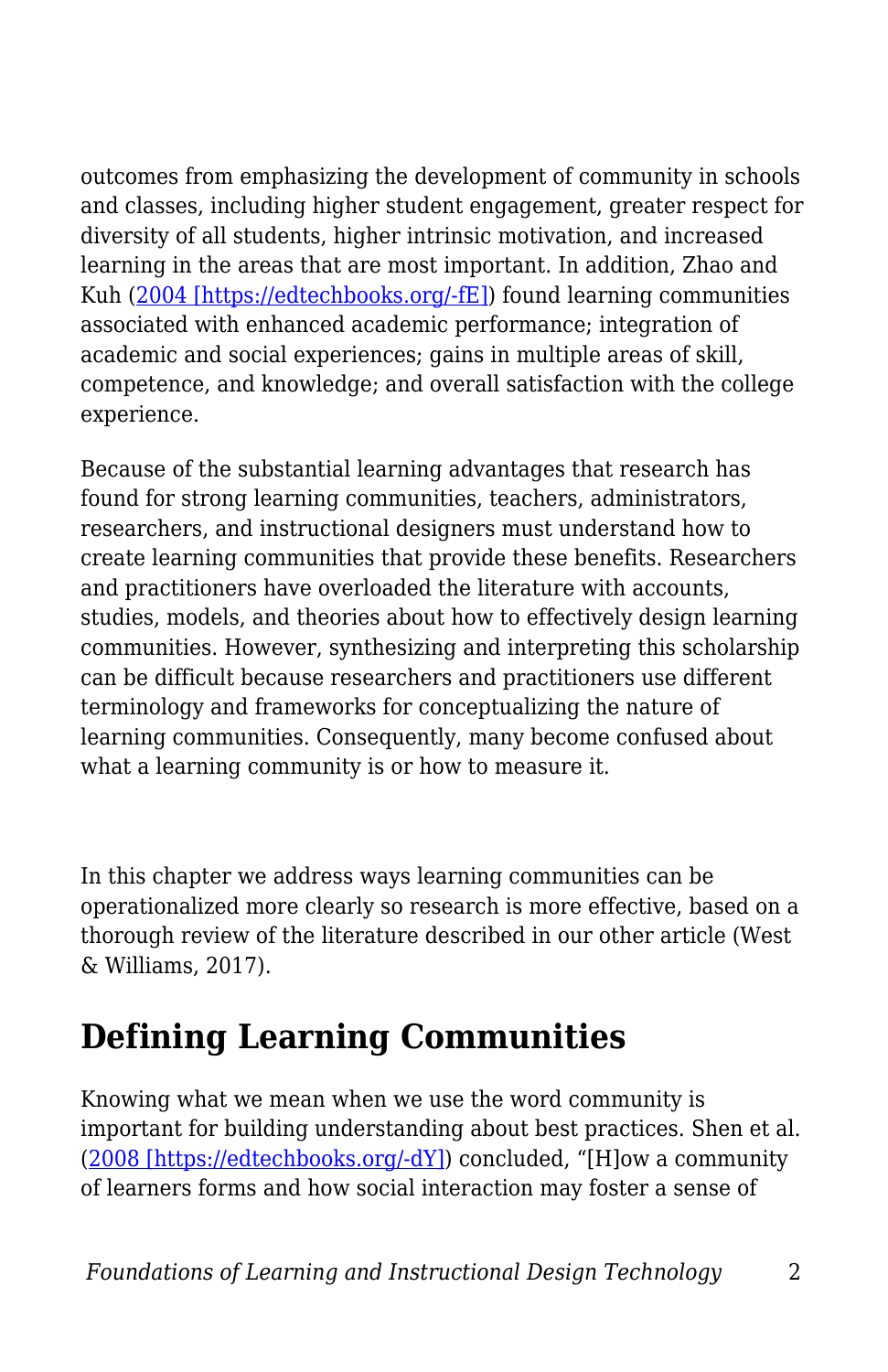community in distance learning is important for building theory about the social nature of online learning" (p. 18). However, there is very little agreement among educational researchers about what the specific definition of a learning community should be. This dilemma is, of course, not unique to the field of education, as rural sociologists have also debated for decades the exact meaning of community as it relates to their work (Clark [1973 \[https://edtechbooks.org/-LXd\]](https://link.springer.com/article/10.1007/s11423-017-9535-0#CR10); Day and Murdoch [1993 \[https://edtechbooks.org/-bQn\]](https://link.springer.com/article/10.1007/s11423-017-9535-0#CR12); Hillery [1955](https://link.springer.com/article/10.1007/s11423-017-9535-0#CR21) [\[https://edtechbooks.org/-RIA\]](https://link.springer.com/article/10.1007/s11423-017-9535-0#CR21)).

In the literature, learning communities can mean a variety of things, which are certainly not limited to face-to-face settings. Some researchers use this term to describe something very narrow and specific, while others use it for broader groups of people interacting in diverse ways, even though they might be dispersed through time and space. Learning communities can be as large as a whole school, or as small as a classroom (Busher [2005](https://link.springer.com/article/10.1007/s11423-017-9535-0#CR7)

[\[https://edtechbooks.org/-vba\]\)](https://link.springer.com/article/10.1007/s11423-017-9535-0#CR7) or even a subgroup of learners from a larger cohort who work together with a common goal to provide support and collaboration (Davies et al. [2005](https://link.springer.com/article/10.1007/s11423-017-9535-0#CR11)

[\[https://edtechbooks.org/-Syw\]](https://link.springer.com/article/10.1007/s11423-017-9535-0#CR11)). The concept of community emerges as an ambiguous term in many social science fields.

Perhaps the most frustrating aspect of researching learning communities is the overwhelming acceptance of a term that is so unclearly defined. Strike [\(2004 \[https://edtechbooks.org/-AJ\]\)](https://link.springer.com/article/10.1007/s11423-017-9535-0#CR42) articulated this dilemma through an analogy: "The idea of community may be like democracy: everyone approves of it, but not everyone means the same thing by it. Beneath the superficial agreement is a vast substratum of disagreement and confusion" (p. 217). When a concept or image is particularly fuzzy, some find it helpful to focus on the edges (boundaries) to identify where "it" begins and where "it" ends, and then work inward to describe the thing more explicitly. We will apply this strategy to learning communities and seek to define a community by its boundaries.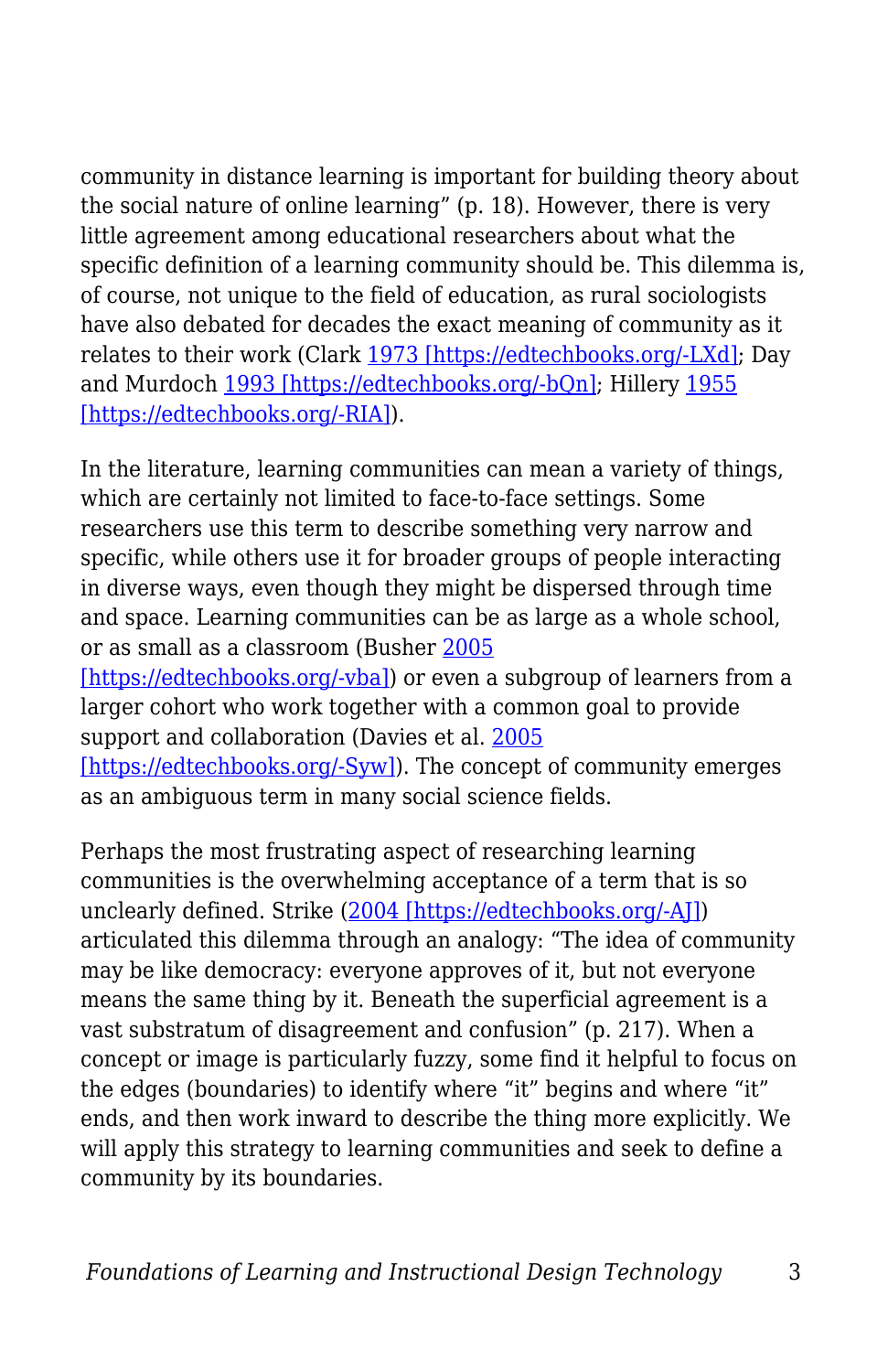However, researchers have different ideas about what those boundaries are (Glynn [1981 \[https://edtechbooks.org/-hag\];](https://link.springer.com/article/10.1007/s11423-017-9535-0#CR16) Lenning and Ebbers [1999 \[https://edtechbooks.org/-MYC\]](https://link.springer.com/article/10.1007/s11423-017-9535-0#CR27); McMillan and Chavis [1986 \[https://edtechbooks.org/-EP\]](https://link.springer.com/article/10.1007/s11423-017-9535-0#CR31); Royal and Rossi [1996](https://link.springer.com/article/10.1007/s11423-017-9535-0#CR37) [\[https://edtechbooks.org/-mw\]\)](https://link.springer.com/article/10.1007/s11423-017-9535-0#CR37) and which boundaries are most critical for defining a learning community. In our review of the literature, we found learning community boundaries often defined in terms of participants' sense that they share access, relationships, vision, or function (see Fig. [1 \[https://edtechbooks.org/-yL\]\)](https://link.springer.com/article/10.1007/s11423-017-9535-0#Fig1). Each of these boundaries contributes in various ways to different theoretical understandings of a learning community.



**Figure 1.** The defining characteristics of learning communities, representing different ways of defining the boundaries of a community

### **Community Defined by Access**

Access might have been at one point the easiest way to define a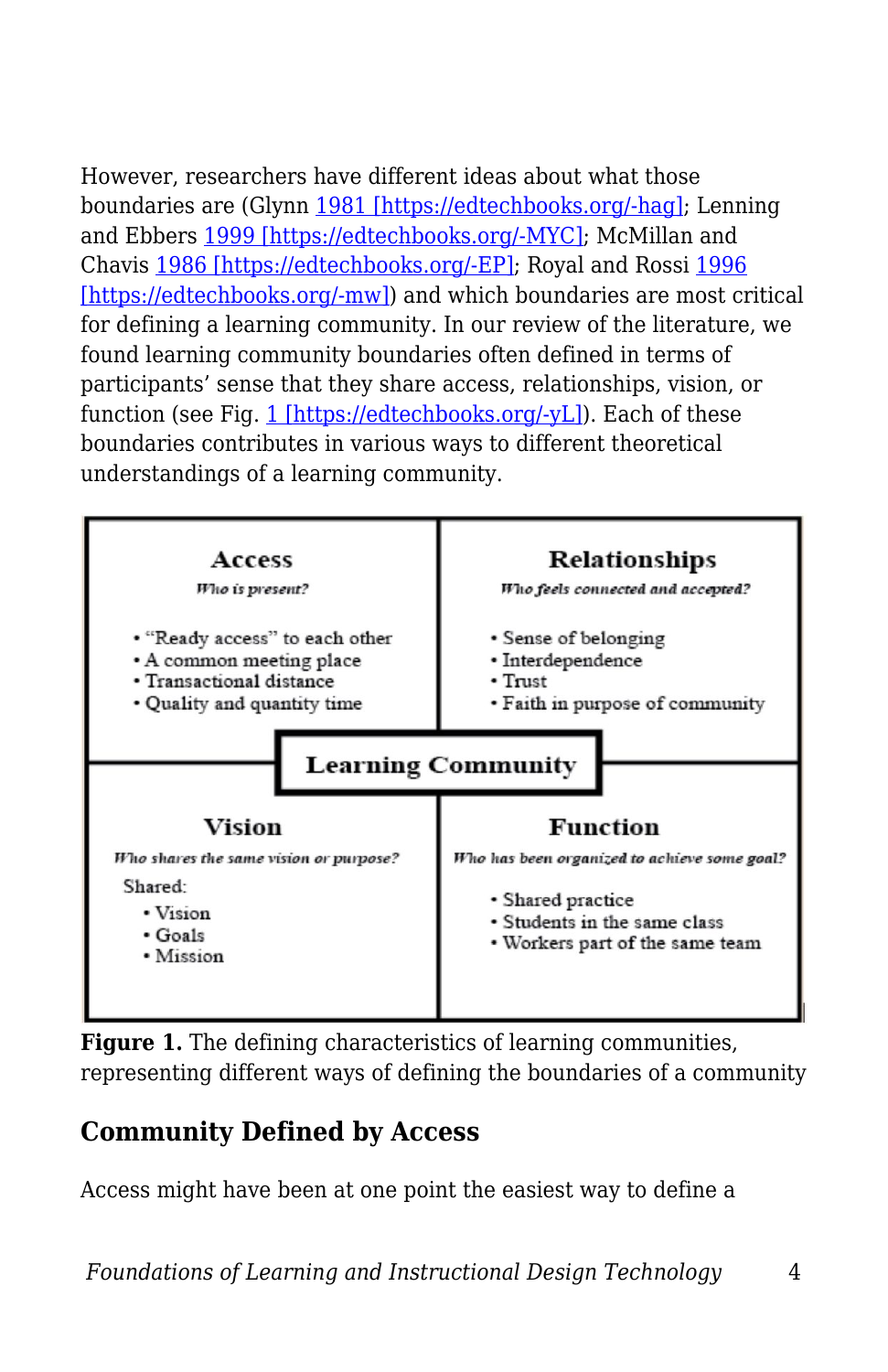community. If people lived close together, they were a community. If the children attended the same school or classroom, then they were a school or class community. Some researchers and teachers continue to believe that defining a community is that simple (For example, Kay et al., [2011 \[https://edtechbooks.org/-uL\]\)](https://link.springer.com/article/10.1007/s11423-017-9535-0#CR23).

This perception about spatial/geographic communities is common in community psychology research, but also emerges in education when scholars refer to the "classroom community" as simply a synonym for the group of students sitting together. Often this concept is paired with the idea of a cohort, or students entering programs of professional or educational organizations who form a community because they share the same starting time and the same location as their peers.

However, because of modern educational technologies, the meaning of being "present" or having access to one another in a community is blurred, and other researchers are expanding the concept of what it means to be "present" in a community to include virtual rather than physical opportunities for access to other community members.

Rovai et al. ([2004 \[https://edtechbooks.org/-CR\]](https://link.springer.com/article/10.1007/s11423-017-9535-0#CR36)) summarized general descriptions of what it means to be a community from many different sources (Glynn [1981 \[https://edtechbooks.org/-hag\]](https://link.springer.com/article/10.1007/s11423-017-9535-0#CR16); McMillan [1996](https://link.springer.com/article/10.1007/s11423-017-9535-0#CR30) [\[https://edtechbooks.org/-JSy\]](https://link.springer.com/article/10.1007/s11423-017-9535-0#CR30); Royal and Rossi [1996](https://link.springer.com/article/10.1007/s11423-017-9535-0#CR37) [\[https://edtechbooks.org/-mw\];](https://link.springer.com/article/10.1007/s11423-017-9535-0#CR37) Sarason [1974](https://link.springer.com/article/10.1007/s11423-017-9535-0#CR38) [\[https://edtechbooks.org/-MvQ\]](https://link.springer.com/article/10.1007/s11423-017-9535-0#CR38)) and concluded that members of a learning community need to have "ready access" to each other (Rovai et al. [2004 \[https://edtechbooks.org/-CR\]\)](https://link.springer.com/article/10.1007/s11423-017-9535-0#CR36). He argued that access can be attained without physical presence in the same geographic space. Rovai ([2002 \[https://edtechbooks.org/-IM\]\)](https://link.springer.com/article/10.1007/s11423-017-9535-0#CR35) previously wrote that learning communities need a common meeting place, but indicated that this could be a common virtual meeting place. At this common place, members of the community can hold both social and intellectual interactions, both of which are important for fostering community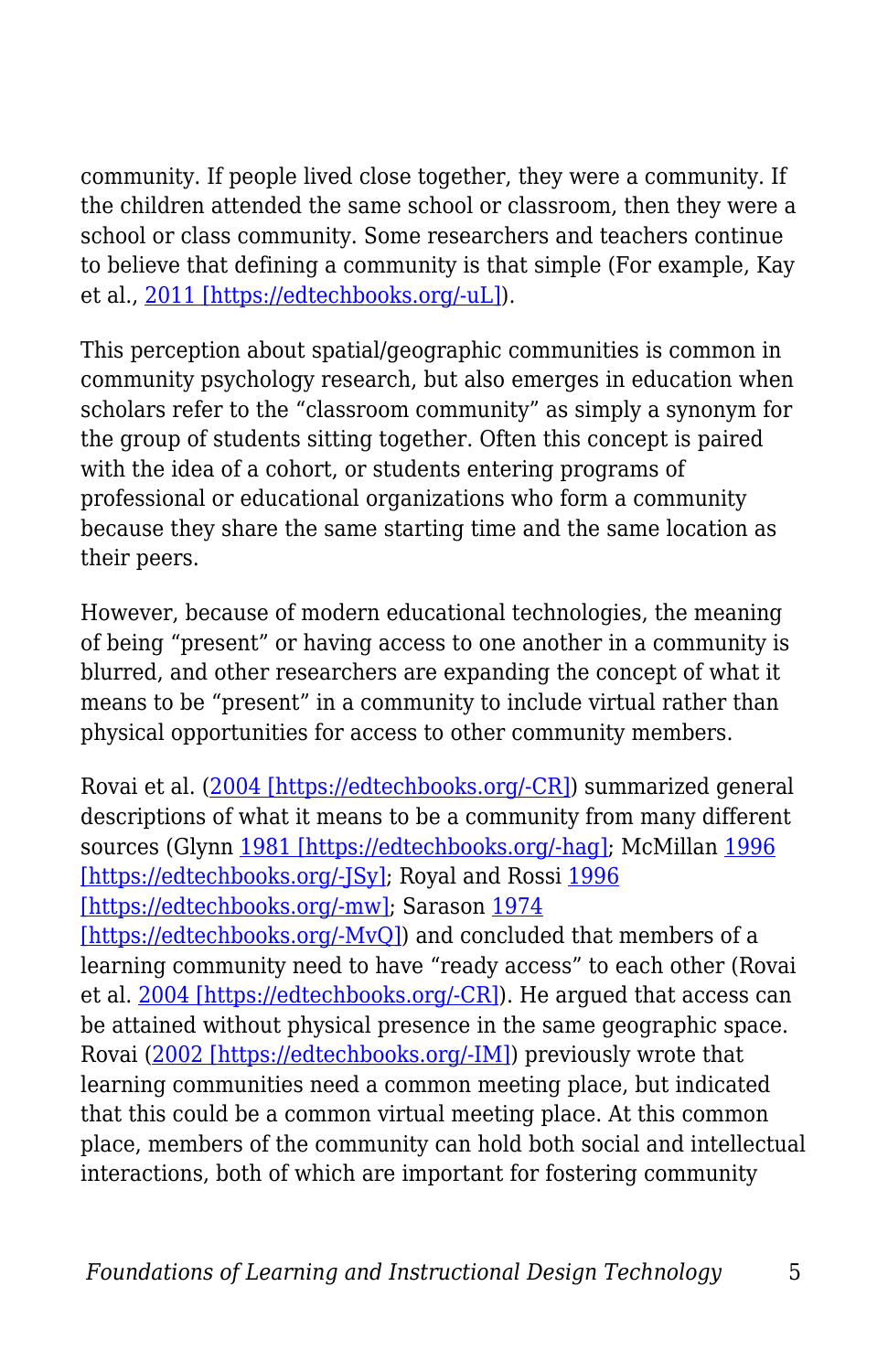development. One reason why many virtual educational environments do not become full learning communities is that although the intellectual activity occurs in the learning management system, the social interactions may occur in different spaces and environments, such as Twitter and Facebook—thus outside of the potential community.

The negotiation among researchers about what it means to be accessible in a learning community, including whether these boundaries of access are virtual or physical, is still ongoing. Many researchers are adjusting traditional concepts of community boundaries as being physical in order to accommodate modern virtual communities. However, many scholars and practitioners still continue to discuss communities as being bounded by geographic locations and spaces, such as community college math classrooms (Weissman et al. [2011 \[https://edtechbooks.org/-Lzu\]\)](https://link.springer.com/article/10.1007/s11423-017-9535-0#CR45), preservice teachers' professional experiences (Cavanagh and Garvey [2012](https://link.springer.com/article/10.1007/s11423-017-9535-0#CR8) [\[https://edtechbooks.org/-rDn\]\)](https://link.springer.com/article/10.1007/s11423-017-9535-0#CR8), and music educator PhD cohorts (Shin [2013 \[https://edtechbooks.org/-hK\]\)](https://link.springer.com/article/10.1007/s11423-017-9535-0#CR41). More important is the question of how significant physical or virtual access truly is. Researchers agree that community members should have access to each other, but the amount of access and the nature of presence needed to qualify as a community are still undefined.

# **Community Defined by Relationships**

Being engaged in a learning community often requires more than being present either physically or virtually. Often researchers define learning communities by their relational or emotional boundaries: the emotional ties that bind and unify members of the community (Blanchard et al. [2011 \[https://edtechbooks.org/-Ra\]](https://link.springer.com/article/10.1007/s11423-017-9535-0#CR3)). Frequently a learning community is identified by how close or connected the members feel to each other emotionally and whether they feel they can trust, depend on, share knowledge with, rely on, have fun with, and enjoy high quality relationships with each other (Kensler et al.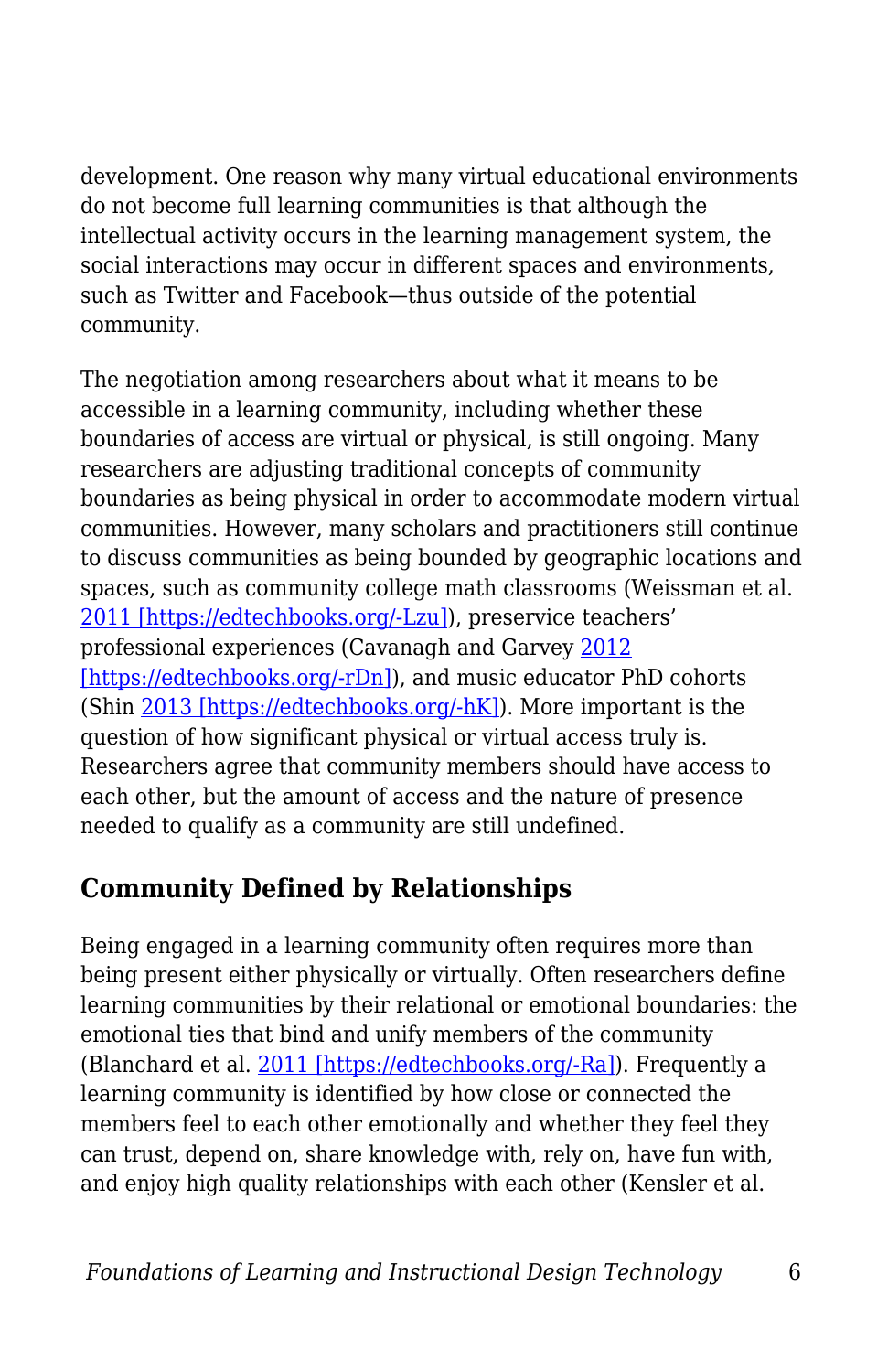[2009 \[https://edtechbooks.org/-WA\]\)](https://link.springer.com/article/10.1007/s11423-017-9535-0#CR24). In this way, affect is an important aspect of determining a learning community. Often administrators or policymakers attempt to force the formation of a community by having the members associate with each other, but the sense of community is not discernible if the members do not build the necessary relational ties. In virtual communities, students may feel present and feel that others are likewise discernibly involved in the community, but still perceive a lack of emotional trust or connection.

In our review of the literature, we found what seem to be common relational characteristics of learning communities: (1) sense of belonging, (2) interdependence or reliance among the members, (3) trust among members, and (4) faith or trust in the shared purpose of the community.

#### **Belonging**

Members of a community need to feel that they belong in the community, which includes feeling like one is similar enough or somehow shares a connection to the others. Sarason [\(1974](https://link.springer.com/article/10.1007/s11423-017-9535-0#CR38) [\[https://edtechbooks.org/-MvQ\]](https://link.springer.com/article/10.1007/s11423-017-9535-0#CR38)) gave an early argument for the psychological needs of a community, which he defined in part as the absence of a feeling of loneliness. Other researchers have agreed that an essential characteristic of learning communities is that students feel "connected" to each other (Baker and Pomerantz [2000](https://link.springer.com/article/10.1007/s11423-017-9535-0#CR2) [\[https://edtechbooks.org/-qjV\]](https://link.springer.com/article/10.1007/s11423-017-9535-0#CR2)) and that a characteristic of ineffective learning communities is that this sense of community is not present (Lichtenstein [2005 \[https://edtechbooks.org/-gk\]](https://link.springer.com/article/10.1007/s11423-017-9535-0#CR28)).

#### **Interdependence**

Sarason [\(1974 \[https://edtechbooks.org/-MvQ\]](https://link.springer.com/article/10.1007/s11423-017-9535-0#CR38)) believed that belonging to a community could best be described as being part of a "mutually supportive network of relationships upon which one could depend" (p. 1). In other words, the members of the community need each other and feel needed by others within the community; they feel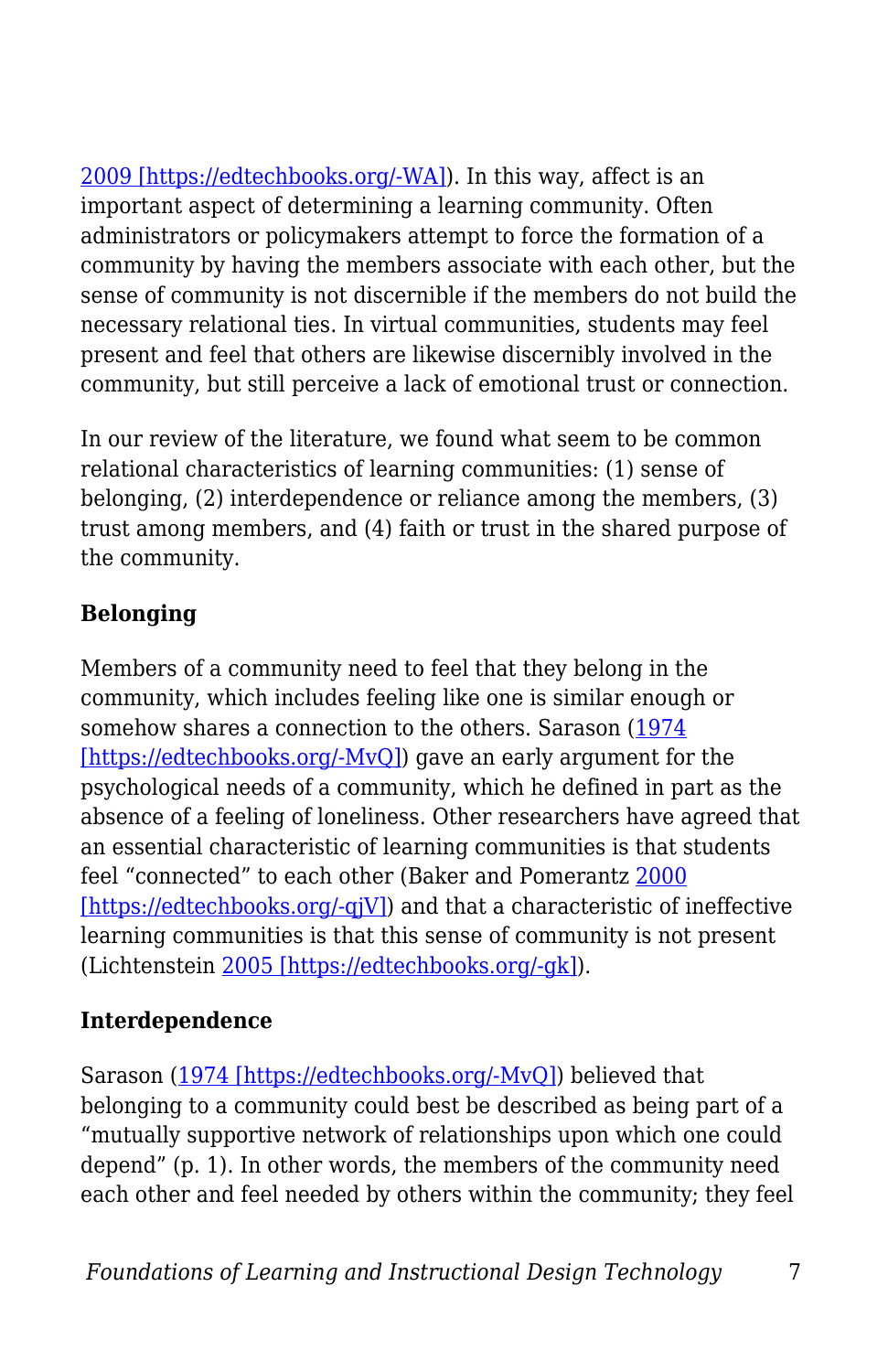that they belong to a group larger than the individual self. Rovai ([2002 \[https://edtechbooks.org/-IM\]](https://link.springer.com/article/10.1007/s11423-017-9535-0#CR35)) added that members often feel that they have duties and obligations towards other members of the community and that they "matter" or are important to each other.

#### **Trust**

Some researchers have listed trust as a major characteristic of learning communities (Chen et al. [2007 \[https://edtechbooks.org/-LZ\];](https://link.springer.com/article/10.1007/s11423-017-9535-0#CR9) Mayer et al. [1995 \[https://edtechbooks.org/-uhV\]](https://link.springer.com/article/10.1007/s11423-017-9535-0#CR29); Rovai et al. [2004](https://link.springer.com/article/10.1007/s11423-017-9535-0#CR36) [\[https://edtechbooks.org/-CR\]](https://link.springer.com/article/10.1007/s11423-017-9535-0#CR36)). Booth's ([2012](https://link.springer.com/article/10.1007/s11423-017-9535-0#CR4) [\[https://edtechbooks.org/-tDg\]](https://link.springer.com/article/10.1007/s11423-017-9535-0#CR4)) focus on online learning communities is one example of how trust is instrumental to the emotional strength of the learning group. "Research has established that trust is among the key enablers for knowledge sharing in online communities" (Booth [2012 \[https://edtechbooks.org/-tDg\],](https://link.springer.com/article/10.1007/s11423-017-9535-0#CR4) p. 5). Related to trust is the feeling of being respected and valued within a community, which is often described as essential to a successful learning community (Lichtenstein [2005 \[https://edtechbooks.org/-gk\]](https://link.springer.com/article/10.1007/s11423-017-9535-0#CR28)). Other authors describe this feeling of trust or respect as feeling "safe" within the community (Baker and Pomerantz [2000 \[https://edtechbooks.org/](https://link.springer.com/article/10.1007/s11423-017-9535-0#CR2)  $q|V|$ ). For example, negative or ineffective learning communities have been characterized by conflicts or instructors who were "detached or critical of students and unable or unwilling to help them" (Lichtenstein [2005 \[https://edtechbooks.org/-gk\]](https://link.springer.com/article/10.1007/s11423-017-9535-0#CR28), p. 348).

### **Shared Faith**

Part of belonging to a community is believing in the community as a whole—that the community should exist and will be sufficient to meet the members' individual needs. McMillan and Chavis [\(1986](https://link.springer.com/article/10.1007/s11423-017-9535-0#CR31) [\[https://edtechbooks.org/-EP\]](https://link.springer.com/article/10.1007/s11423-017-9535-0#CR31)) felt that it was important that there be "a shared faith that members' needs will be met through their commitment to be together" (p. 9). Rovai et al. [\(2004](https://link.springer.com/article/10.1007/s11423-017-9535-0#CR36)) [\[https://edtechbooks.org/-CR\]](https://link.springer.com/article/10.1007/s11423-017-9535-0#CR36)) agreed by saying that members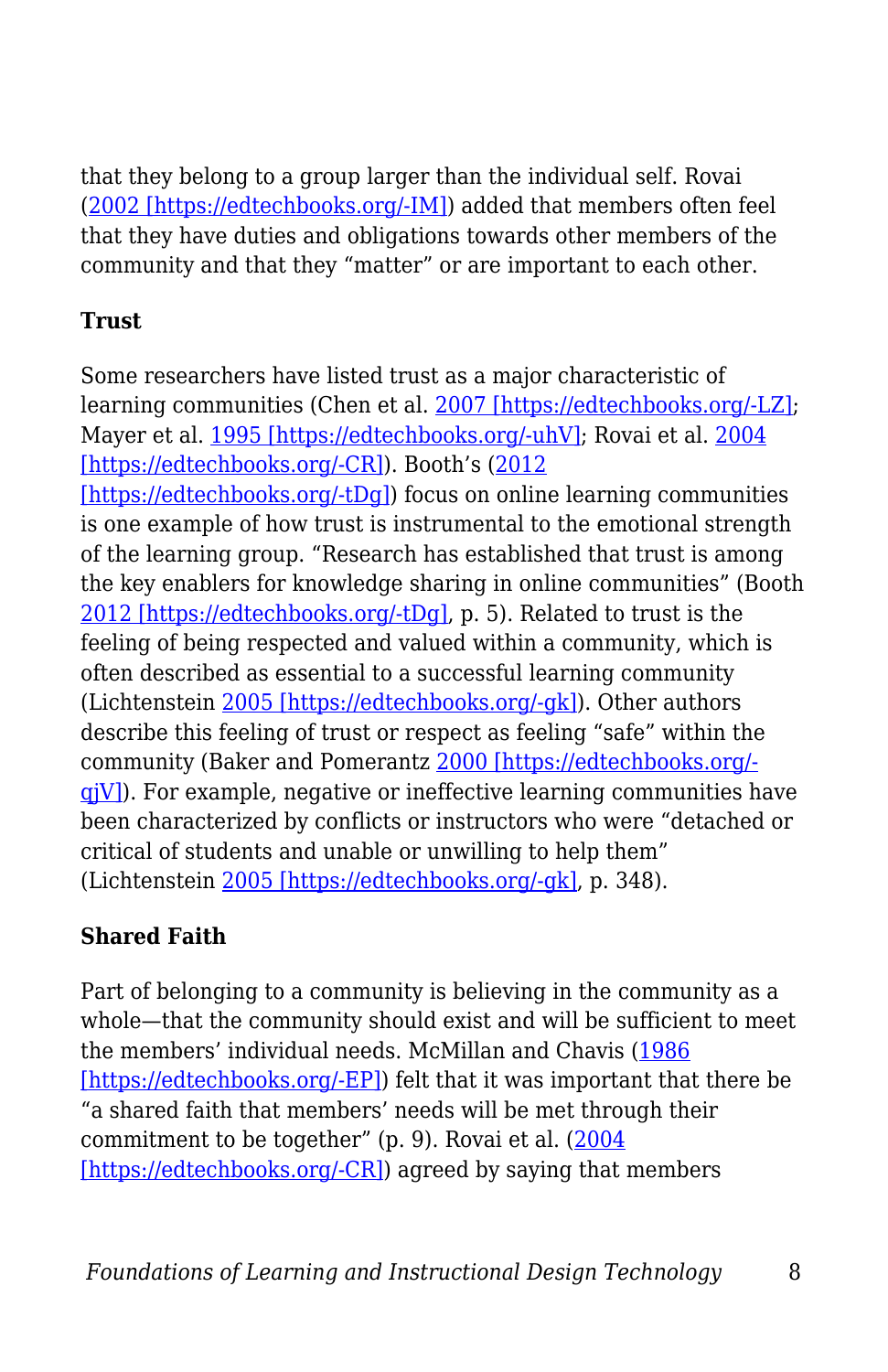"possess a shared faith that their educational needs will be met through their commitment to the shared goals and values of other students at the school" (p. 267).

These emotional boundaries not only define face-to-face learning communities, but they define virtual communities as well—perhaps more so. Because virtual communities do not have face-to-face interaction, the emotional bond that members feel with the persons beyond the computer screen may be even more important, and the emergence of video technologies is one method for increasing these bonds (Borup et al. [2014 \[https://edtechbooks.org/-XQ\]](https://link.springer.com/article/10.1007/s11423-017-9535-0#CR6)).

# **Community Defined by Vision**

Communities defined by shared vision or sense of purpose are not as frequently discussed as boundaries based on relationships, but ways members of a community think about their group are important. Rather than feeling like a member of a community—with a sense of belonging, shared faith, trust, and interdependence—people can define community by thinking they are a community. They conceptualize the same vision for what the community is about, share the same mission statements and goals, and believe they are progressing as a community towards the same end. In short, in terms many researchers use, they have a shared purpose based on concepts that define the boundaries of the community. Sharing a purpose is slightly different from the affective concept of sharing faith in the existence of the community and its ability to meet members' needs. Community members may conceptualize a vision for their community and yet not have any faith that the community is useful (e.g., a member of a math community who hates math). Members may also disagree on whether the community is capable of reaching the goal even though they may agree on what the goal is ("my well intentioned study group is dysfunctional"). Thus conceptual boundaries of a community of learners are distinct from relational ties; they simply define ways members perceive the community's vision. Occasionally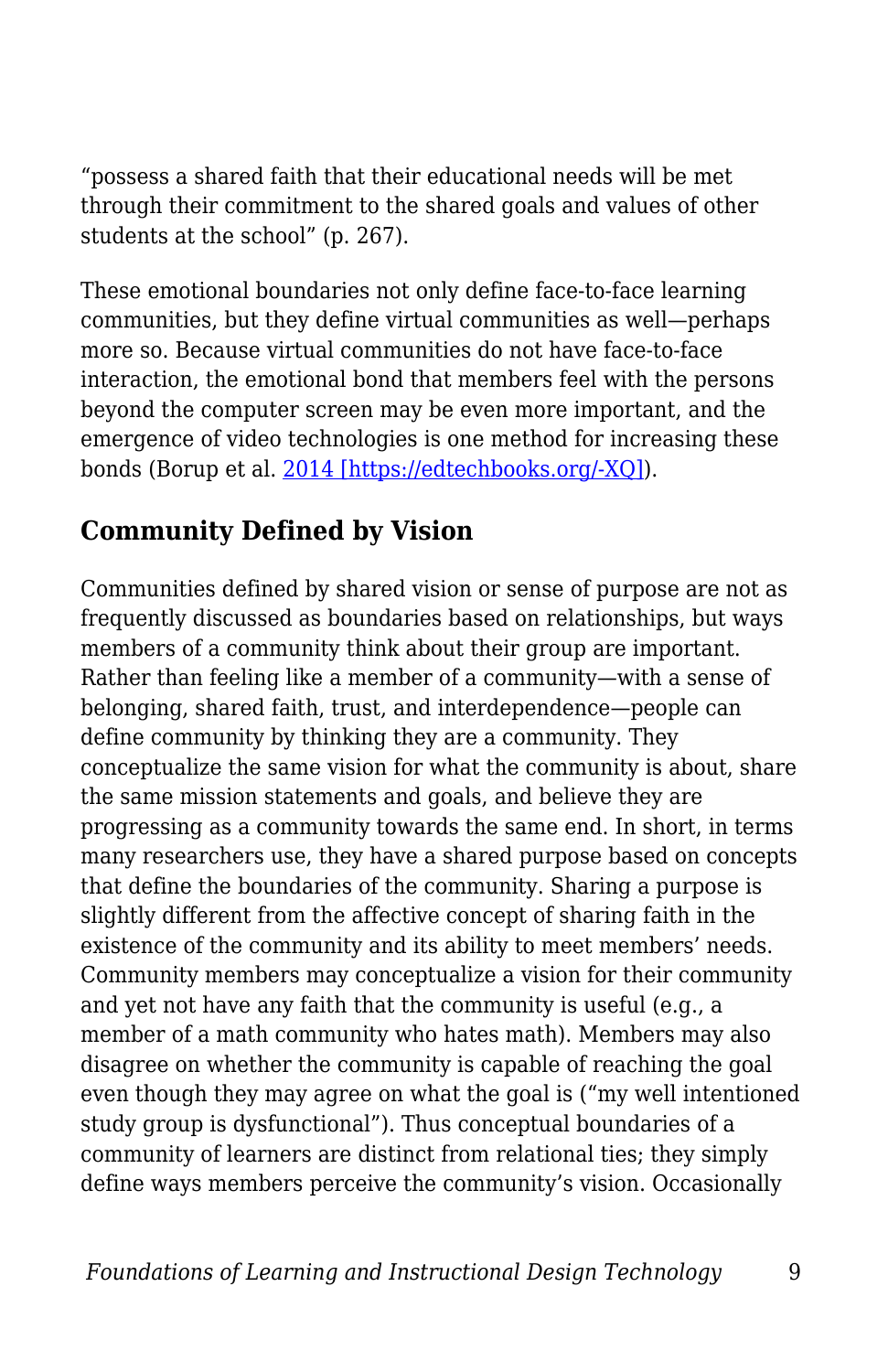the shared conception is the most salient or distinguishing characteristic of a particular learning community.

Schrum et al. ([2005 \[https://edtechbooks.org/-Eig\]](https://link.springer.com/article/10.1007/s11423-017-9535-0#CR39)) summarized this characteristic of learning communities by saying that a community is "individuals who share common purposes related to education" (p. 282). Royal and Rossi [\(1996 \[https://edtechbooks.org/-mw\]\)](https://link.springer.com/article/10.1007/s11423-017-9535-0#CR37) also described effective learning communities as rich environments for teamwork among those with a common vision for the future of their school and a common sense of purpose.

### **Community Defined by Function**

Perhaps the most basic way to define the boundaries of a learning community is by what the members do. For example, a community of practice in a business would include business participants engaged in that work. This type of definition is often used in education which considers students members of communities simply because they are doing the same assignments: Participants' associations are merely functional, and like work of research teams organized to achieve a particular goal, they hold together as long as the work is held in common. When the project is completed, these communities often disappear unless ties related to relationships, conceptions, or physical or virtual presence [access] continue to bind the members together.

The difference between functional boundaries and conceptual boundaries [boundaries of function and boundaries of vision or purpose] may be difficult to discern. These boundaries are often present simultaneously, but a functional community can exist in which the members work on similar projects but do not share the same vision or mental focus about the community's purpose. Conversely, a group of people can have a shared vision and goals but be unable to actually work together towards this end (for example, if they are assigned to different work teams). Members of a functional community may work together without the emotional connections of a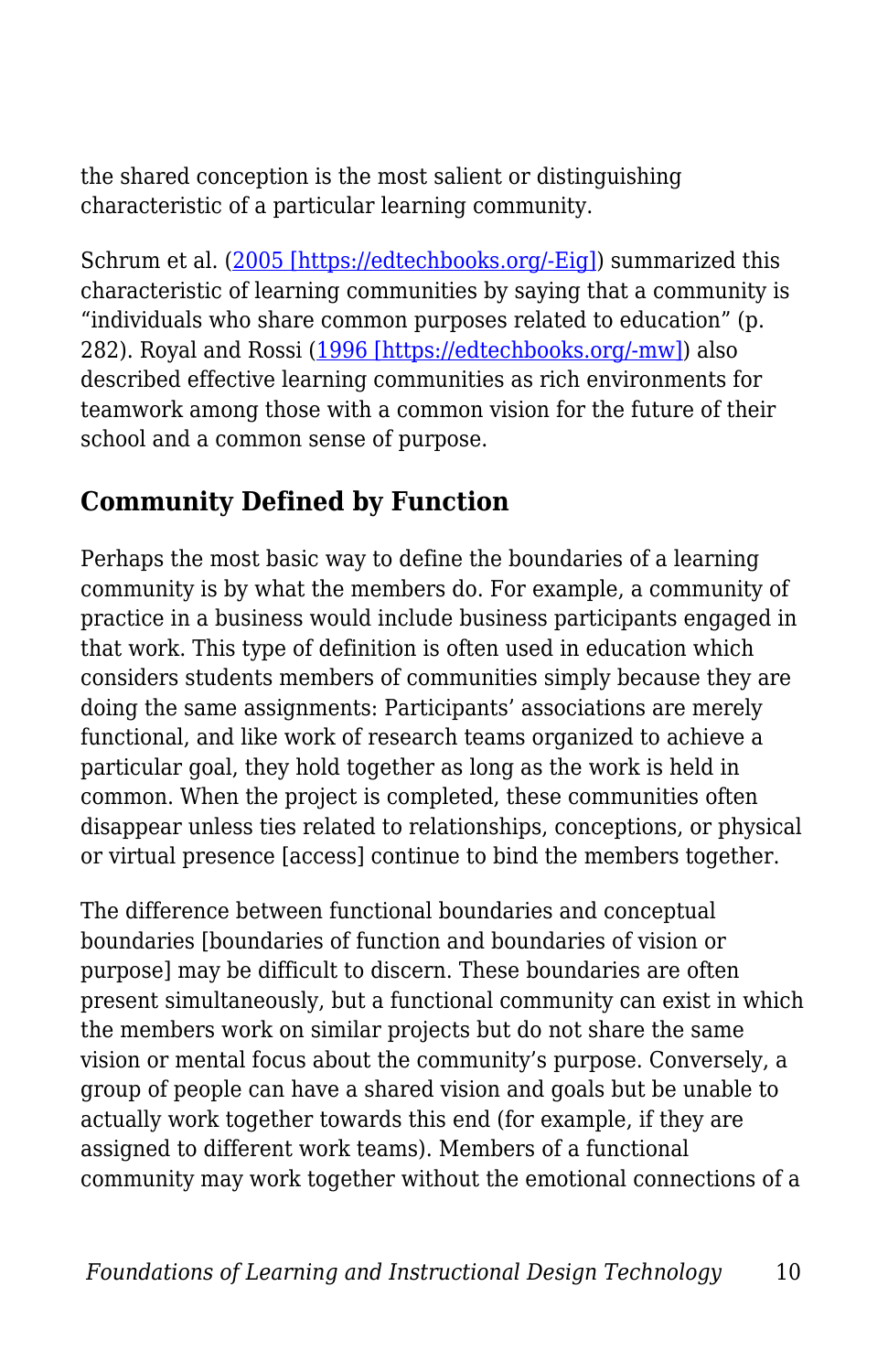relational community, and members who are present in a community may occupy the same physical or virtual spaces but without working together on the same projects. For example, in co-working spaces, such as Open Gov Hub in Washington D.C., different companies share an open working space, creating in a physical sense a very real community, but members of these separate companies would not be considered a community according to functional boundaries. Thus all the proposed community boundaries sometimes overlap but often represent distinctive features.

The importance of functional cohesion in a learning community is one reason why freshman learning communities at universities usually place cohorts of students in the same classes so they are working on the same projects. Considering work settings, Hakkarainen et al. ([2004 \[https://edtechbooks.org/-vmc\]](https://link.springer.com/article/10.1007/s11423-017-9535-0#CR19)) argued that the new information age in our society requires workers to be capable of quickly forming collaborative teams (or networked communities of expertise) to achieve a particular functional purpose and then be able to disband when the project is over and form new teams. They argued that these networked communities are increasingly necessary to accomplish work in the 21st Century.

Relying on functional boundaries to define a learning community is particularly useful with online communities. A distributed and asynchronously meeting group can still work on the same project and perhaps feel a shared purpose along with a shared functional assignment, sometimes despite not sharing much online social presence or interpersonal attachment.

# **Conclusion**

Many scholars and practitioners agree that learning communities "set the ambience for life-giving and uplifting experiences necessary to advance an individual and a whole society" (Lenning and Ebbers [1999](https://link.springer.com/article/10.1007/s11423-017-9535-0#CR27) [\[https://edtechbooks.org/-MYC\]](https://link.springer.com/article/10.1007/s11423-017-9535-0#CR27)). Because learning communities are so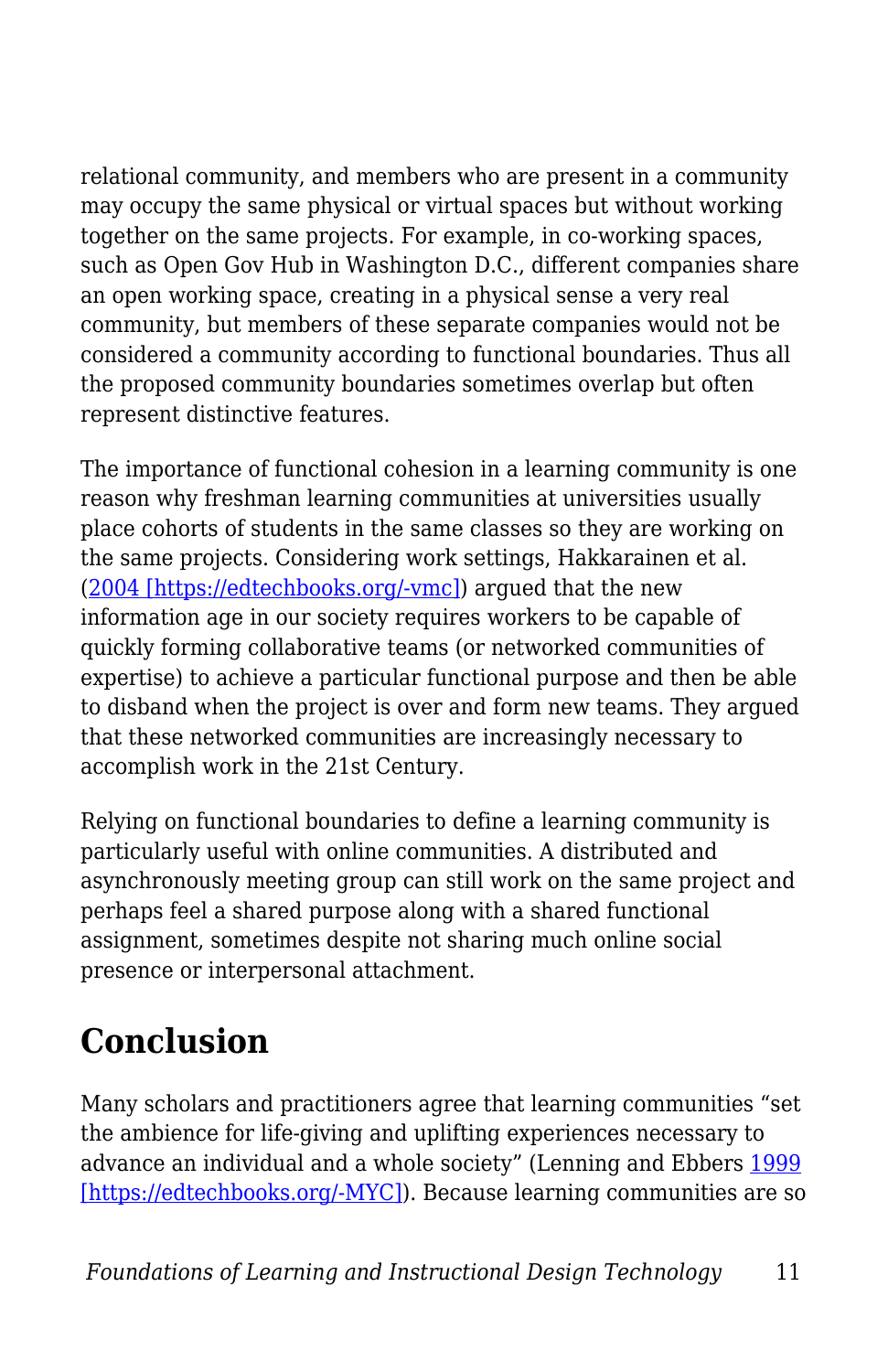important to student learning and satisfaction, clear definitions that enable sharing of best practices are essential. By clarifying our understanding and expectations about what we hope students will be able to do, learn, and become in a learning community, we can more precisely identify what our ideal learning community would be like and distinguish this ideal from the less effective/efficient communities existing in everyday life and learning.

In this chapter we have discussed definitions for four potential boundaries of a learning community. Two of these can be observed externally: access (Who is present physically or virtually?) and function (Who has been organized specifically to achieve some goal?). Two of these potential boundaries are internal to the individuals involved and can only be researched by helping participants describe their feelings and thoughts about the community: relationships (Who feels connected and accepted?) and vision (who shares the same mission or purpose?).

Researchers have discussed learning communities according to each of these four boundaries, and often a particular learning community can be defined by more than one. By understanding more precisely what we mean when we describe a group of people as a learning community—whether we mean that they share the same goals, are assigned to work/learn together, or simply happen to be in the same class—we can better orient our research on the outcomes of learning communities by accounting for how we erected boundaries and defined the subjects. We can also develop better guidelines for cultivating learning communities by communicating more effectively what kinds of learning communities we are trying to develop.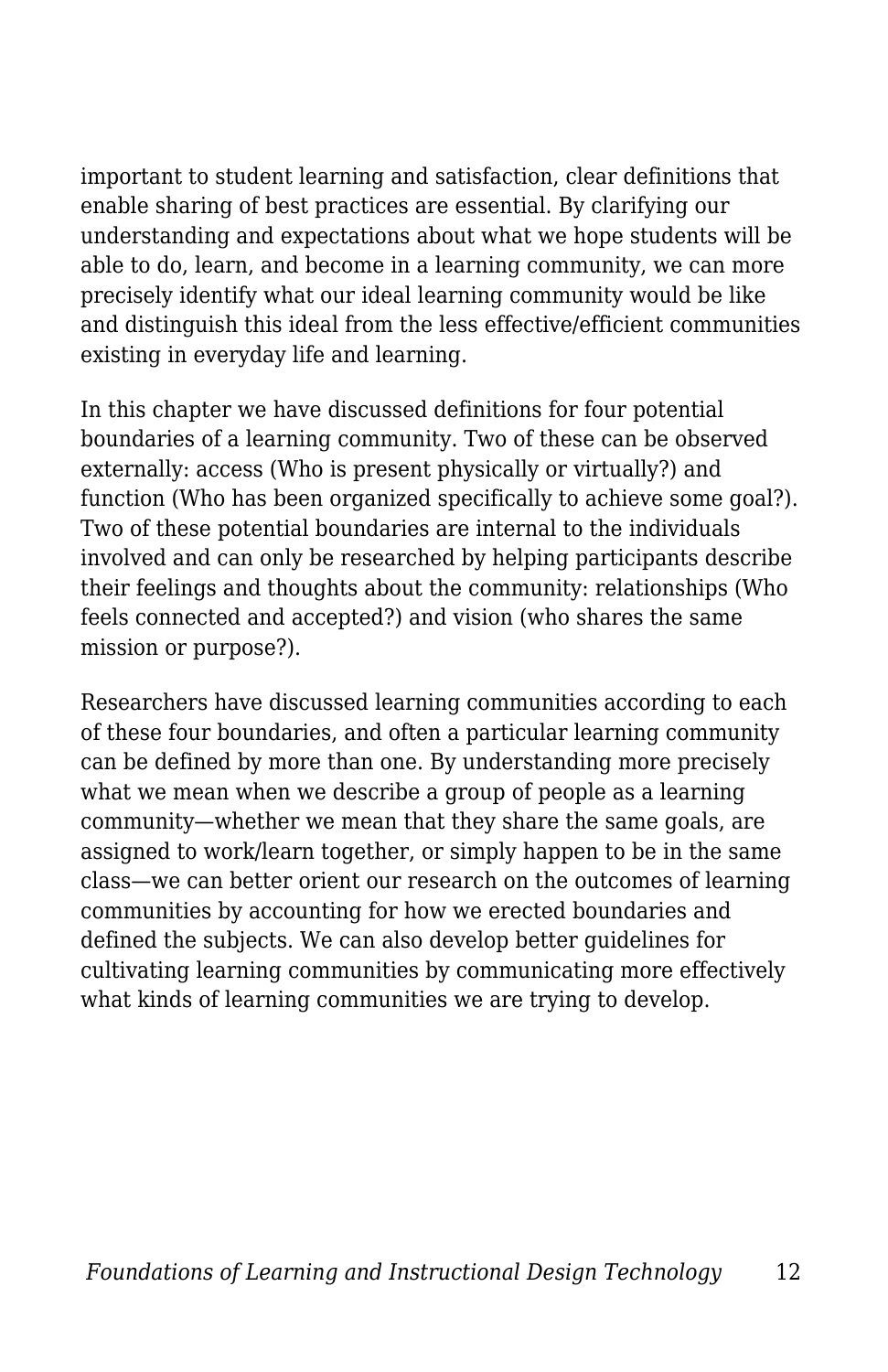# **Application Exercises**

- Evaluate your current learning community. How can you strengthen your personal learning community? Make one commitment to accomplish this goal.
- Analyze an online group (Facebook users, Twitter users, NPR readers, Pinners on Pinterest, etc.) that you are part of to determine if it would fit within the four proposed boundaries of a community. Do you feel like an active member of this community? Why or why not?

# **References**

Baker, S., & Pomerantz, N. (2000). Impact of learning communities on retention at a metropolitan university. Journal of College Student Retention, 2(2), 115–126[.CrossRef \[https://edtechbooks.org/-](https://doi.org/10.2190/62P5-CQ2U-NTUW-DM1C) [ZVf\]](https://doi.org/10.2190/62P5-CQ2U-NTUW-DM1C)[Google Scholar \[https://edtechbooks.org/-GP\]](http://scholar.google.com/scholar_lookup?title=Impact%20of%20learning%20communities%20on%20retention%20at%20a%20metropolitan%20university&author=S.%20Baker&author=N.%20Pomerantz&journal=Journal%20of%20College%20Student%20Retention&volume=2&issue=2&pages=115-126&publication_year=2000)

Blanchard, A. L., Welbourne, J. L., & Boughton, M. D. (2011). A model of online trust. Information, Communication & Society, 14(1), 76–106. doi[:10.1207/s15327752jpa8502 \[https://edtechbooks.org/-](https://doi.org/10.1207/s15327752jpa8502) [Yia\].](https://doi.org/10.1207/s15327752jpa8502)[CrossRef \[https://edtechbooks.org/-Ywk\]](https://doi.org/10.1080/13691181003739633)[Google Scholar](http://scholar.google.com/scholar_lookup?title=A%20model%20of%20online%20trust&author=AL.%20Blanchard&author=JL.%20Welbourne&author=MD.%20Boughton&journal=Information%2C%20Communication%20%26%20Society&volume=14&issue=1&pages=76-106&publication_year=2011&doi=10.1207%2Fs15327752jpa8502) [\[https://edtechbooks.org/-jL\]](http://scholar.google.com/scholar_lookup?title=A%20model%20of%20online%20trust&author=AL.%20Blanchard&author=JL.%20Welbourne&author=MD.%20Boughton&journal=Information%2C%20Communication%20%26%20Society&volume=14&issue=1&pages=76-106&publication_year=2011&doi=10.1207%2Fs15327752jpa8502)

Booth, S. E. (2012). Cultivating knowledge sharing and trust in online communities for educators. Journal of Educational Computing Research, 47(1), 1–31.[CrossRef \[https://edtechbooks.org/-ZMe\]](https://doi.org/10.2190/EC.47.1.a)[Google](http://scholar.google.com/scholar_lookup?title=Cultivating%20knowledge%20sharing%20and%20trust%20in%20online%20communities%20for%20educators&author=SE.%20Booth&journal=Journal%20of%20Educational%20Computing%20Research&volume=47&issue=1&pages=1-31&publication_year=2012) [Scholar \[https://edtechbooks.org/-XM\]](http://scholar.google.com/scholar_lookup?title=Cultivating%20knowledge%20sharing%20and%20trust%20in%20online%20communities%20for%20educators&author=SE.%20Booth&journal=Journal%20of%20Educational%20Computing%20Research&volume=47&issue=1&pages=1-31&publication_year=2012)

Borup, J., West, R., Thomas, R., & Graham, C. (2014). Examining the impact of video feedback on instructor social presence in blended courses. The International Review of Research in Open and Distributed Learning, 15(3). Retrieved from [https://edtechbooks.org/-xR](http://www.irrodl.org/index.php/irrodl/article/view/1821).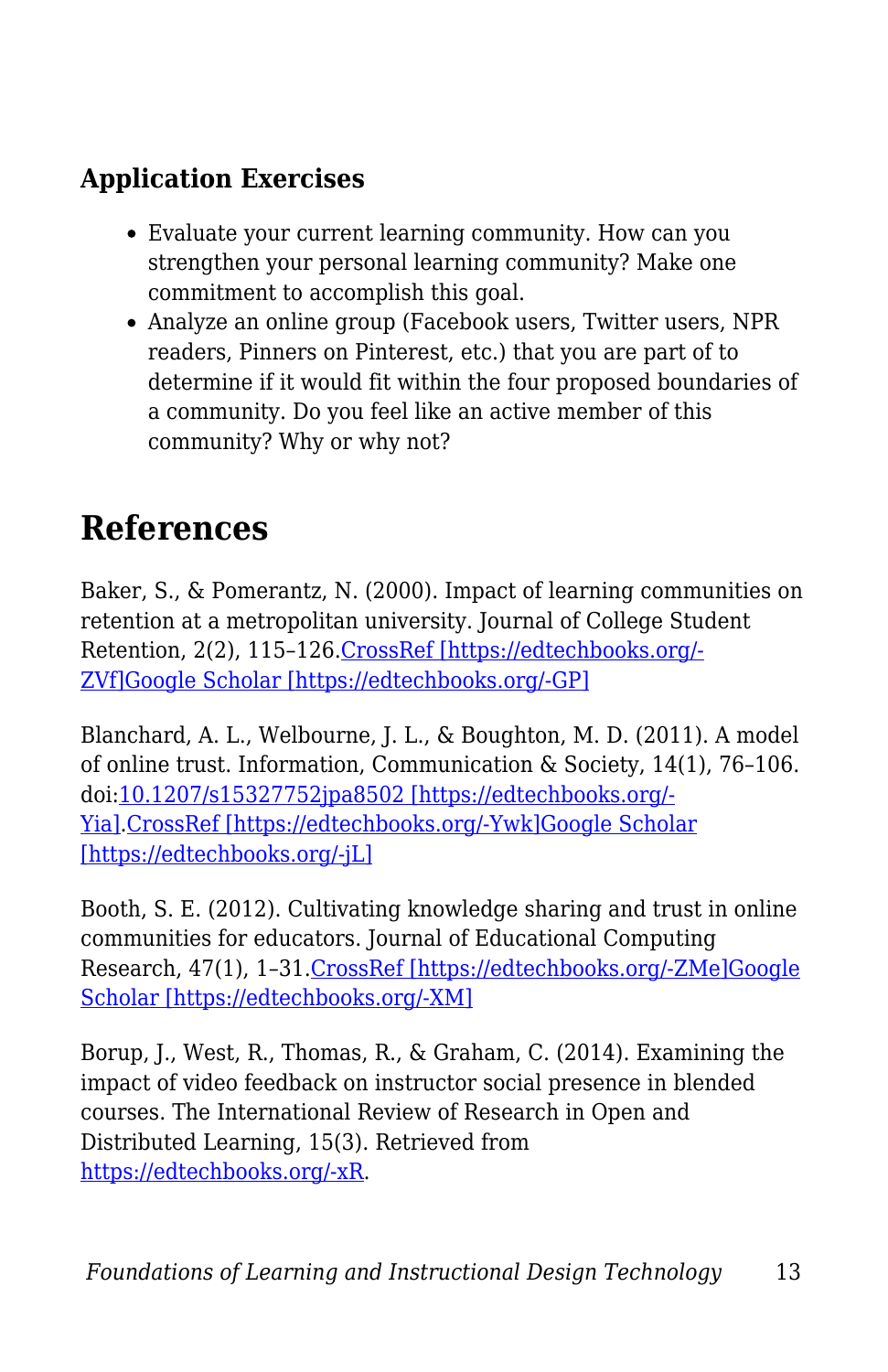Busher, H. (2005). The project of the other: Developing inclusive learning communities in schools. Oxford Review of Education, 31(4), 459–477. doi:[10.1080/03054980500222221](https://doi.org/10.1080/03054980500222221) [\[https://edtechbooks.org/-Jwt\].CrossRef \[https://edtechbooks.org/-](https://doi.org/10.1080/03054980500222221) [Jwt\]](https://doi.org/10.1080/03054980500222221)[Google Scholar \[https://edtechbooks.org/-JN\]](http://scholar.google.com/scholar_lookup?title=The%20project%20of%20the%20other%3A%20Developing%20inclusive%20learning%20communities%20in%20schools&author=H.%20Busher&journal=Oxford%20Review%20of%20Education&volume=31&issue=4&pages=459-477&publication_year=2005&doi=10.1080%2F03054980500222221)

Cavanagh, M. S., & Garvey, T. (2012). A professional experience learning community for pre-service secondary mathematics teachers. Australian Journal of Teacher Education, 37(12), 57–75[.CrossRef](https://doi.org/10.14221/ajte.2012v37n12.4) [\[https://edtechbooks.org/-pMu\]](https://doi.org/10.14221/ajte.2012v37n12.4)[Google Scholar](http://scholar.google.com/scholar_lookup?title=A%20professional%20experience%20learning%20community%20for%20pre-service%20secondary%20mathematics%20teachers&author=MS.%20Cavanagh&author=T.%20Garvey&journal=Australian%20Journal%20of%20Teacher%20Education&volume=37&issue=12&pages=57-75&publication_year=2012) [\[https://edtechbooks.org/-AL\]](http://scholar.google.com/scholar_lookup?title=A%20professional%20experience%20learning%20community%20for%20pre-service%20secondary%20mathematics%20teachers&author=MS.%20Cavanagh&author=T.%20Garvey&journal=Australian%20Journal%20of%20Teacher%20Education&volume=37&issue=12&pages=57-75&publication_year=2012)

Chen, Y., Yang, J., Lin, Y., & Huang, J. (2007). Enhancing virtual learning communities by finding quality learning content and trustworthy collaborators. Educational Technology and Society, 10(2), 1465–1471. Retrieved from [https://edtechbooks.org/-Ss.](http://dspace.lib.fcu.edu.tw/handle/2377/3722)

Clark, D. B. (1973). The concept of community: A re-examination. The Sociological Review, 21,397–416.[CrossRef](https://doi.org/10.1111/j.1467-954X.1973.tb00230.x) [\[https://edtechbooks.org/-RL\]](https://doi.org/10.1111/j.1467-954X.1973.tb00230.x)[Google Scholar](http://scholar.google.com/scholar_lookup?title=The%20concept%20of%20community%3A%20A%20re-examination&author=DB.%20Clark&journal=The%20Sociological%20Review&volume=21&pages=397-416&publication_year=1973) [\[https://edtechbooks.org/-BRB\]](http://scholar.google.com/scholar_lookup?title=The%20concept%20of%20community%3A%20A%20re-examination&author=DB.%20Clark&journal=The%20Sociological%20Review&volume=21&pages=397-416&publication_year=1973)

Davies, A., Ramsay, J., Lindfield, H., & Couperthwaite, J. (2005). Building learning communities: Foundations for good practice. British Journal of Educational Technology,36(4), 615–628. doi[:10.1111/j.1467-8535.2005.00539.x \[https://edtechbooks.org/](https://doi.org/10.1111/j.1467-8535.2005.00539.x) [oW\].CrossRef \[https://edtechbooks.org/-oW\]](https://doi.org/10.1111/j.1467-8535.2005.00539.x)[Google Scholar](http://scholar.google.com/scholar_lookup?title=Building%20learning%20communities%3A%20Foundations%20for%20good%20practice&author=A.%20Davies&author=J.%20Ramsay&author=H.%20Lindfield&author=J.%20Couperthwaite&journal=British%20Journal%20of%20Educational%20Technology&volume=36&issue=4&pages=615-628&publication_year=2005&doi=10.1111%2Fj.1467-8535.2005.00539.x) [\[https://edtechbooks.org/-yb\]](http://scholar.google.com/scholar_lookup?title=Building%20learning%20communities%3A%20Foundations%20for%20good%20practice&author=A.%20Davies&author=J.%20Ramsay&author=H.%20Lindfield&author=J.%20Couperthwaite&journal=British%20Journal%20of%20Educational%20Technology&volume=36&issue=4&pages=615-628&publication_year=2005&doi=10.1111%2Fj.1467-8535.2005.00539.x)

Day, G., & Murdoch, J. (1993). Locality and community: Coming to terms with place. The Sociological Review, 41, 82–111[.CrossRef](https://doi.org/10.1111/j.1467-954X.1993.tb02955.x) [\[https://edtechbooks.org/-ked\]](https://doi.org/10.1111/j.1467-954X.1993.tb02955.x)[Google Scholar](http://scholar.google.com/scholar_lookup?title=Locality%20and%20community%3A%20Coming%20to%20terms%20with%20place&author=G.%20Day&author=J.%20Murdoch&journal=The%20Sociological%20Review&volume=41&pages=82-111&publication_year=1993) [\[https://edtechbooks.org/-QnR\]](http://scholar.google.com/scholar_lookup?title=Locality%20and%20community%3A%20Coming%20to%20terms%20with%20place&author=G.%20Day&author=J.%20Murdoch&journal=The%20Sociological%20Review&volume=41&pages=82-111&publication_year=1993)

Glynn, T. (1981). Psychological sense of community: Measurement and application. Human Relations, 34(7), 789–818[.CrossRef](https://doi.org/10.1177/001872678103400904)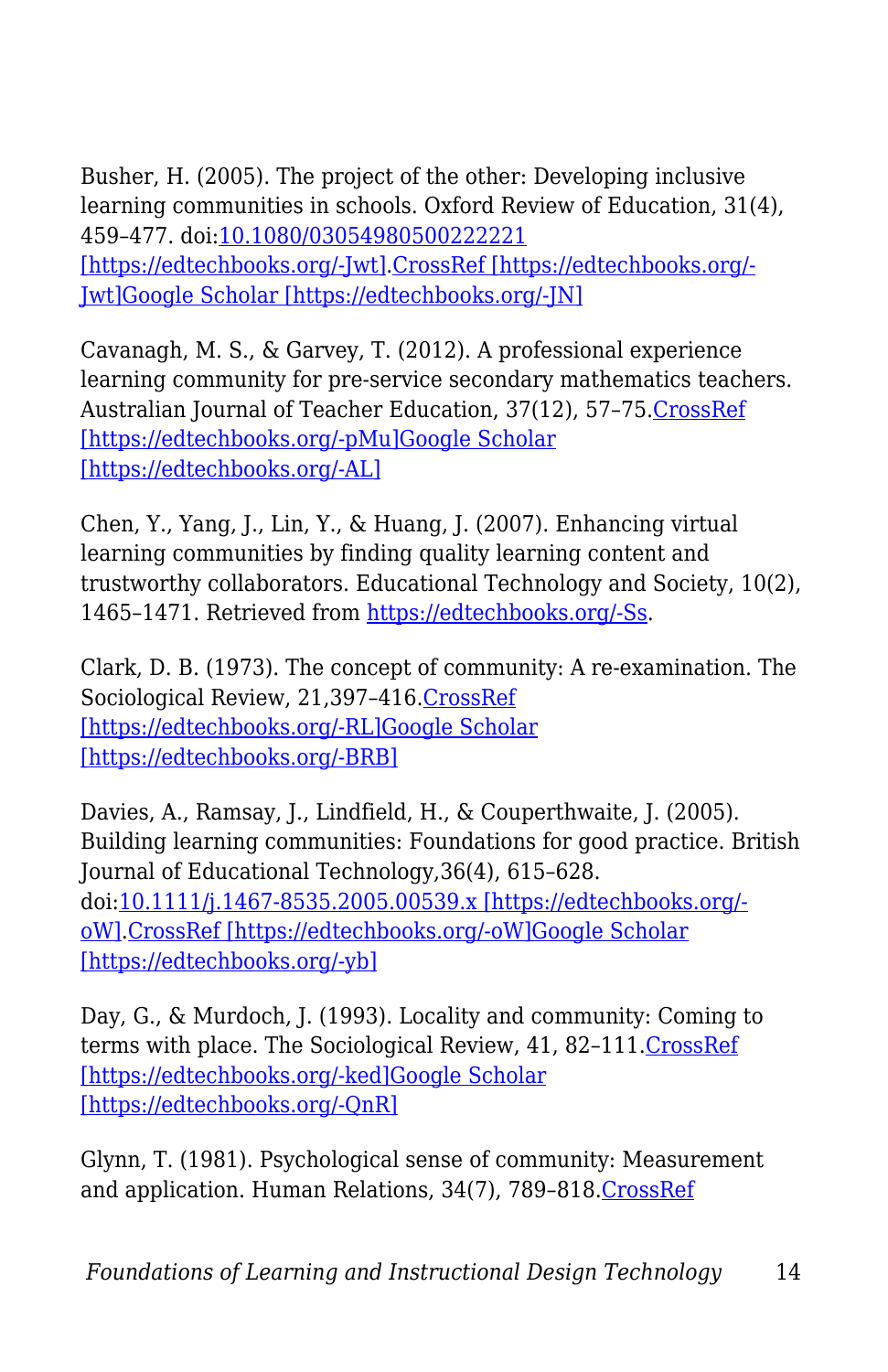[\[https://edtechbooks.org/-DH\]](https://doi.org/10.1177/001872678103400904)[Google Scholar](http://scholar.google.com/scholar_lookup?title=Psychological%20sense%20of%20community%3A%20Measurement%20and%20application&author=T.%20Glynn&journal=Human%20Relations&volume=34&issue=7&pages=789-818&publication_year=1981) [\[https://edtechbooks.org/-zd\]](http://scholar.google.com/scholar_lookup?title=Psychological%20sense%20of%20community%3A%20Measurement%20and%20application&author=T.%20Glynn&journal=Human%20Relations&volume=34&issue=7&pages=789-818&publication_year=1981)

Hakkarainen, K., Palonen, T., Paavola, S., & Lehtinen, E. (2004). Communities of networked expertise: Professional and educational perspectives. San Diego, CA: Elsevier.[Google Scholar](http://scholar.google.com/scholar_lookup?title=Communities%20of%20networked%20expertise%3A%20Professional%20and%20educational%20perspectives&author=K.%20Hakkarainen&author=T.%20Palonen&author=S.%20Paavola&author=E.%20Lehtinen&publication_year=2004) [\[https://edtechbooks.org/-Dho\]](http://scholar.google.com/scholar_lookup?title=Communities%20of%20networked%20expertise%3A%20Professional%20and%20educational%20perspectives&author=K.%20Hakkarainen&author=T.%20Palonen&author=S.%20Paavola&author=E.%20Lehtinen&publication_year=2004)

Hillery, G. A. (1955). Definitions of community: Areas of agreement. Rural Sociology, 20, 111–123.[Google Scholar](http://scholar.google.com/scholar_lookup?title=Definitions%20of%20community%3A%20Areas%20of%20agreement&author=GA.%20Hillery&journal=Rural%20Sociology&volume=20&pages=111-123&publication_year=1955) [\[https://edtechbooks.org/-ZnB\]](http://scholar.google.com/scholar_lookup?title=Definitions%20of%20community%3A%20Areas%20of%20agreement&author=GA.%20Hillery&journal=Rural%20Sociology&volume=20&pages=111-123&publication_year=1955)

Kay, D., Summers, J., & Svinicki, M. (2011). Conceptualizations of classroom community in higher education: Insights from award winning professors. Journal of Ethnographic & Qualitative Research, 5(4), 230–245.[Google Scholar \[https://edtechbooks.org/-Jy\]](http://scholar.google.com/scholar_lookup?title=Conceptualizations%20of%20classroom%20community%20in%20higher%20education%3A%20Insights%20from%20award%20winning%20professors&author=D.%20Kay&author=J.%20Summers&author=M.%20Svinicki&journal=Journal%20of%20Ethnographic%20%26%20Qualitative%20Research&volume=5&issue=4&pages=230-245&publication_year=2011)

Kensler, L. A. W., Caskie, G. I. L., Barber, M. E., & White, G. P. (2009). The ecology of democratic learning communities: Faculty trust and continuous learning in public middle schools. Journal of School Leadership, 19, 697–735.[Google Scholar \[https://edtechbooks.org/-sy\]](http://scholar.google.com/scholar_lookup?title=The%20ecology%20of%20democratic%20learning%20communities%3A%20Faculty%20trust%20and%20continuous%20learning%20in%20public%20middle%20schools&author=LAW.%20Kensler&author=GIL.%20Caskie&author=ME.%20Barber&author=GP.%20White&journal=Journal%20of%20School%20Leadership&volume=19&pages=697-735&publication_year=2009)

Lenning, O. T., & Ebbers, L. H. (1999). The powerful potential of learning communities: Improving education for the future, Vol. 16, No. 6. ASHE-ERIC Higher Education Report[.Google Scholar](https://scholar.google.com/scholar?q=Lenning%2C%20O.%20T.%2C%20%26%20Ebbers%2C%20L.%20H.%20%281999%29.%20The%20powerful%20potential%20of%20learning%20communities%3A%20Improving%20education%20for%20the%20future%2C%20Vol.%2016%2C%20No.%206.%20ASHE-ERIC%20Higher%20Education%20Report.) [\[https://edtechbooks.org/-VV\]](https://scholar.google.com/scholar?q=Lenning%2C%20O.%20T.%2C%20%26%20Ebbers%2C%20L.%20H.%20%281999%29.%20The%20powerful%20potential%20of%20learning%20communities%3A%20Improving%20education%20for%20the%20future%2C%20Vol.%2016%2C%20No.%206.%20ASHE-ERIC%20Higher%20Education%20Report.)

Lichtenstein, M. (2005). The importance of classroom environments in the assessment of learning community outcomes. Journal of College Student Development, 46(4), 341–356[.CrossRef](https://doi.org/10.1353/csd.2005.0038) [\[https://edtechbooks.org/-ph\]](https://doi.org/10.1353/csd.2005.0038)[Google Scholar](http://scholar.google.com/scholar_lookup?title=The%20importance%20of%20classroom%20environments%20in%20the%20assessment%20of%20learning%20community%20outcomes&author=M.%20Lichtenstein&journal=Journal%20of%20College%20Student%20Development&volume=46&issue=4&pages=341-356&publication_year=2005) [\[https://edtechbooks.org/-MS\]](http://scholar.google.com/scholar_lookup?title=The%20importance%20of%20classroom%20environments%20in%20the%20assessment%20of%20learning%20community%20outcomes&author=M.%20Lichtenstein&journal=Journal%20of%20College%20Student%20Development&volume=46&issue=4&pages=341-356&publication_year=2005)

Mayer, R. C., Davis, J. H., & Schoorman, F. D. (1995). An integration model of organizational trust. Academy of Management Review, 20, 709–734. doi:[10.5465/amr.2007.24348410](https://doi.org/10.5465/amr.2007.24348410)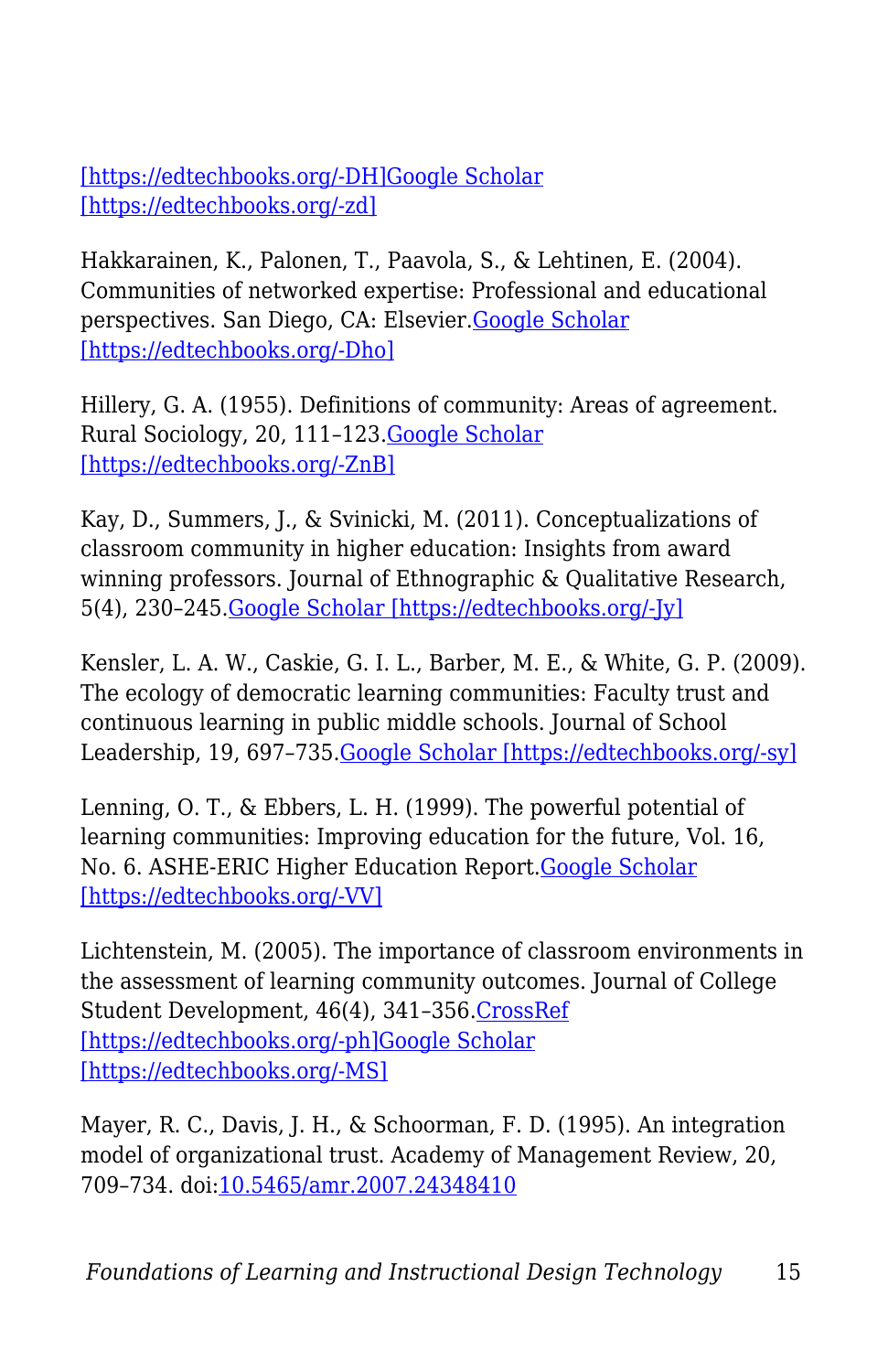[\[https://edtechbooks.org/-htr\]](https://doi.org/10.5465/amr.2007.24348410).[Google Scholar](http://scholar.google.com/scholar_lookup?title=An%20integration%20model%20of%20organizational%20trust&author=RC.%20Mayer&author=JH.%20Davis&author=FD.%20Schoorman&journal=Academy%20of%20Management%20Review&volume=20&pages=709-734&publication_year=1995&doi=10.5465%2Famr.2007.24348410) [\[https://edtechbooks.org/-vMJ\]](http://scholar.google.com/scholar_lookup?title=An%20integration%20model%20of%20organizational%20trust&author=RC.%20Mayer&author=JH.%20Davis&author=FD.%20Schoorman&journal=Academy%20of%20Management%20Review&volume=20&pages=709-734&publication_year=1995&doi=10.5465%2Famr.2007.24348410)

McMillan, D. W. (1996). Sense of community. Journal of Community Psychology, 24(4), 315–325[.CrossRef \[https://edtechbooks.org/](https://doi.org/10.1002/(SICI)1520-6629(199610)24%3A4%3C315%3A%3AAID-JCOP2%3E3.0.CO%3B2-T) [hF\]](https://doi.org/10.1002/(SICI)1520-6629(199610)24%3A4%3C315%3A%3AAID-JCOP2%3E3.0.CO%3B2-T)[Google Scholar \[https://edtechbooks.org/-ht\]](http://scholar.google.com/scholar_lookup?title=Sense%20of%20community&author=DW.%20McMillan&journal=Journal%20of%20Community%20Psychology&volume=24&issue=4&pages=315-325&publication_year=1996)

McMillan, D. W., & Chavis, D. M. (1986). Sense of community: A definition and theory. Journal of Community Psychology, 14(1), 6–23.[CrossRef \[https://edtechbooks.org/-nbh\]](https://doi.org/10.1002/1520-6629(198601)14%3A1%3C6%3A%3AAID-JCOP2290140103%3E3.0.CO%3B2-I)[Google Scholar](http://scholar.google.com/scholar_lookup?title=Sense%20of%20community%3A%20A%20definition%20and%20theory&author=DW.%20McMillan&author=DM.%20Chavis&journal=Journal%20of%20Community%20Psychology&volume=14&issue=1&pages=6-23&publication_year=1986) [\[https://edtechbooks.org/-ZZB\]](http://scholar.google.com/scholar_lookup?title=Sense%20of%20community%3A%20A%20definition%20and%20theory&author=DW.%20McMillan&author=DM.%20Chavis&journal=Journal%20of%20Community%20Psychology&volume=14&issue=1&pages=6-23&publication_year=1986)

Rovai, A. P. (2002). Development of an instrument to measure classroom community. Internet & Higher Education, 5(3), 197[.CrossRef \[https://edtechbooks.org/-pg\]](https://doi.org/10.1016/S1096-7516(02)00102-1)[Google Scholar](http://scholar.google.com/scholar_lookup?title=Development%20of%20an%20instrument%20to%20measure%20classroom%20community&author=AP.%20Rovai&journal=Internet%20%26%20Higher%20Education&volume=5&issue=3&pages=197&publication_year=2002) [\[https://edtechbooks.org/-Bmw\]](http://scholar.google.com/scholar_lookup?title=Development%20of%20an%20instrument%20to%20measure%20classroom%20community&author=AP.%20Rovai&journal=Internet%20%26%20Higher%20Education&volume=5&issue=3&pages=197&publication_year=2002)

Rovai, A. P., Wighting, M. J., & Lucking, R. (2004). The classroom and school community inventory: Development, refinement, and validation of a self-report measure for educational research. Internet & Higher Education, 7(4), 263–280.[CrossRef \[https://edtechbooks.org/-](https://doi.org/10.1016/j.iheduc.2004.09.001) [GYc\]](https://doi.org/10.1016/j.iheduc.2004.09.001)[Google Scholar \[https://edtechbooks.org/-dch\]](http://scholar.google.com/scholar_lookup?title=The%20classroom%20and%20school%20community%20inventory%3A%20Development%2C%20refinement%2C%20and%20validation%20of%20a%20self-report%20measure%20for%20educational%20research&author=AP.%20Rovai&author=MJ.%20Wighting&author=R.%20Lucking&journal=Internet%20%26%20Higher%20Education&volume=7&issue=4&pages=263-280&publication_year=2004)

Royal, M. A., & Rossi, R. J. (1996). Individual-level correlates of sense of community: Findings from workplace and school. Journal of Community Psychology, 24(4), 395–416.[CrossRef](https://doi.org/10.1002/(SICI)1520-6629(199610)24%3A4%3C395%3A%3AAID-JCOP8%3E3.0.CO%3B2-T) [\[https://edtechbooks.org/-Xre\]](https://doi.org/10.1002/(SICI)1520-6629(199610)24%3A4%3C395%3A%3AAID-JCOP8%3E3.0.CO%3B2-T)[Google Scholar](http://scholar.google.com/scholar_lookup?title=Individual-level%20correlates%20of%20sense%20of%20community%3A%20Findings%20from%20workplace%20and%20school&author=MA.%20Royal&author=RJ.%20Rossi&journal=Journal%20of%20Community%20Psychology&volume=24&issue=4&pages=395-416&publication_year=1996) [\[https://edtechbooks.org/-nSu\]](http://scholar.google.com/scholar_lookup?title=Individual-level%20correlates%20of%20sense%20of%20community%3A%20Findings%20from%20workplace%20and%20school&author=MA.%20Royal&author=RJ.%20Rossi&journal=Journal%20of%20Community%20Psychology&volume=24&issue=4&pages=395-416&publication_year=1996)

Sarason, S. B. (1974). The psychological sense of community: Prospects for a community psychology. San Francisco, CA: Jossey-Bass[.Google Scholar \[https://edtechbooks.org/-auY\]](http://scholar.google.com/scholar_lookup?title=The%20psychological%20sense%20of%20community%3A%20Prospects%20for%20a%20community%20psychology&author=SB.%20Sarason&publication_year=1974)

Schrum, L., Burbank, M. D., Engle, J., Chambers, J. A., & Glassett, K. F. (2005). Post-secondary educators' professional development: Investigation of an online approach to enhancing teaching and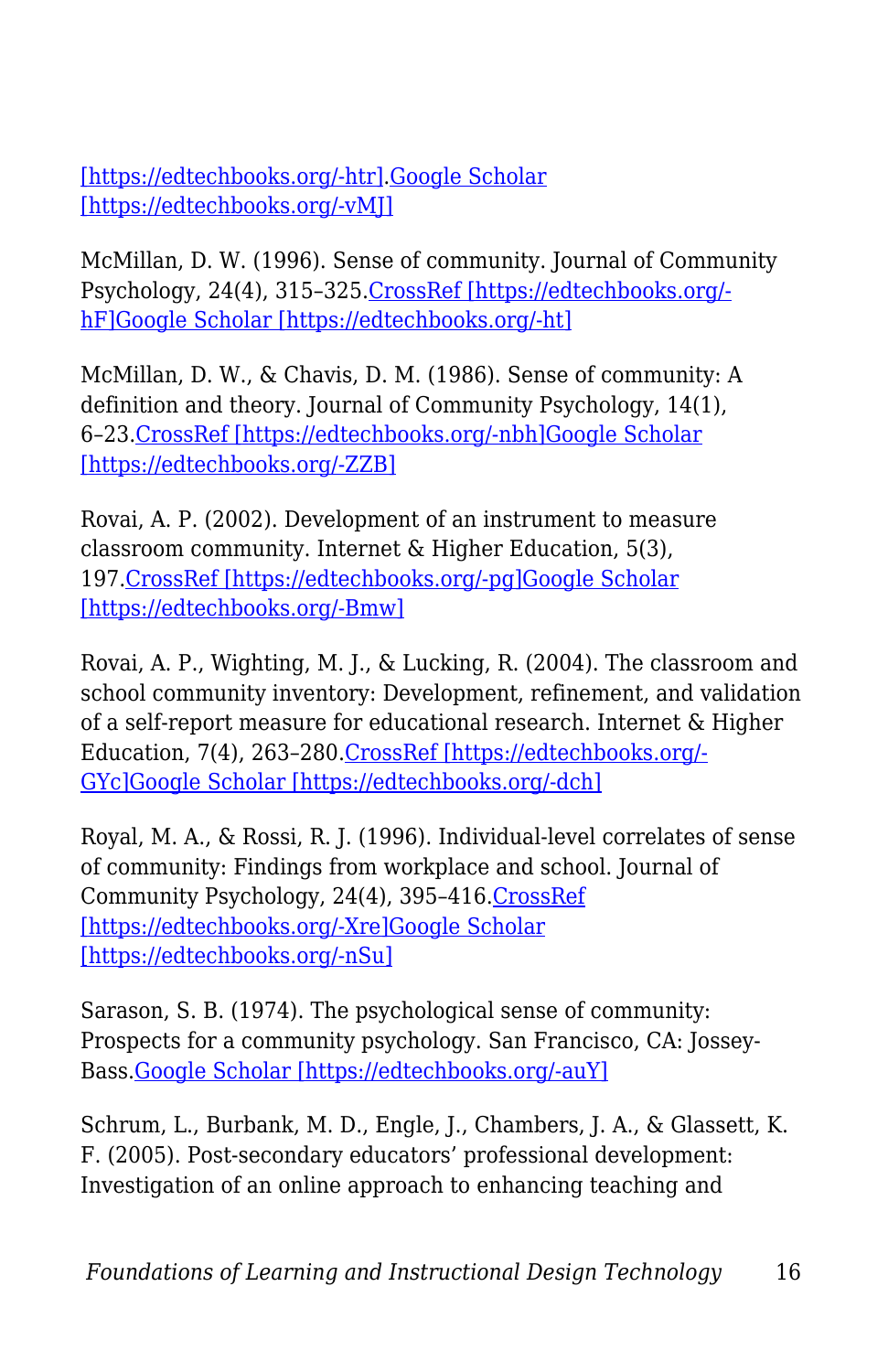learning. Internet and Higher Education, 8, 279–289. doi[:10.1016/j.iheduc.2005.08.001 \[https://edtechbooks.org/](https://doi.org/10.1016/j.iheduc.2005.08.001) [kQM\].CrossRef \[https://edtechbooks.org/-kQM\]](https://doi.org/10.1016/j.iheduc.2005.08.001)[Google Scholar](http://scholar.google.com/scholar_lookup?title=Post-secondary%20educators%E2%80%99%20professional%20development%3A%20Investigation%20of%20an%20online%20approach%20to%20enhancing%20teaching%20and%20learning&author=L.%20Schrum&author=MD.%20Burbank&author=J.%20Engle&author=JA.%20Chambers&author=KF.%20Glassett&journal=Internet%20and%20Higher%20Education&volume=8&pages=279-289&publication_year=2005&doi=10.1016%2Fj.iheduc.2005.08.001) [\[https://edtechbooks.org/-xnF\]](http://scholar.google.com/scholar_lookup?title=Post-secondary%20educators%E2%80%99%20professional%20development%3A%20Investigation%20of%20an%20online%20approach%20to%20enhancing%20teaching%20and%20learning&author=L.%20Schrum&author=MD.%20Burbank&author=J.%20Engle&author=JA.%20Chambers&author=KF.%20Glassett&journal=Internet%20and%20Higher%20Education&volume=8&pages=279-289&publication_year=2005&doi=10.1016%2Fj.iheduc.2005.08.001)

Shen, D., Nuankhieo, P., Huang, X., Amelung, C., & Laffey, J. (2008). Using social network analysis to understand sense of community in an online learning environment. Journal of Educational Computing Research, 39(1), 17–36. doi[:10.2190/EC.39.1.b](https://doi.org/10.2190/EC.39.1.b) [\[https://edtechbooks.org/-kWn\].CrossRef](https://doi.org/10.2190/EC.39.1.b) [\[https://edtechbooks.org/-kWn\]](https://doi.org/10.2190/EC.39.1.b)[Google Scholar](http://scholar.google.com/scholar_lookup?title=Using%20social%20network%20analysis%20to%20understand%20sense%20of%20community%20in%20an%20online%20learning%20environment&author=D.%20Shen&author=P.%20Nuankhieo&author=X.%20Huang&author=C.%20Amelung&author=J.%20Laffey&journal=Journal%20of%20Educational%20Computing%20Research&volume=39&issue=1&pages=17-36&publication_year=2008&doi=10.2190%2FEC.39.1.b) [\[https://edtechbooks.org/-Sxq\]](http://scholar.google.com/scholar_lookup?title=Using%20social%20network%20analysis%20to%20understand%20sense%20of%20community%20in%20an%20online%20learning%20environment&author=D.%20Shen&author=P.%20Nuankhieo&author=X.%20Huang&author=C.%20Amelung&author=J.%20Laffey&journal=Journal%20of%20Educational%20Computing%20Research&volume=39&issue=1&pages=17-36&publication_year=2008&doi=10.2190%2FEC.39.1.b)

Shin, J. (2013). A community of peer interactions as a resource to prepare music teacher educators. Research and Issues In Music Education, 11(1). Retrieved from [https://edtechbooks.org/-Ro](http://www.stthomas.edu/rimeonline/vol11/shin.htm).

Strike, K. A. (2004). Community, the missing element of school reform: Why schools should be more like congregations than banks. American Journal of Education, 110(3), 215–232. doi[:10.1086/383072](https://doi.org/10.1086/383072) [\[https://doi.org/10.1086/383072\].CrossRef](https://doi.org/10.1086/383072) [\[https://doi.org/10.1086/383072\]](https://doi.org/10.1086/383072)[Google Scholar](http://scholar.google.com/scholar_lookup?title=Community%2C%20the%20missing%20element%20of%20school%20reform%3A%20Why%20schools%20should%20be%20more%20like%20congregations%20than%20banks&author=KA.%20Strike&journal=American%20Journal%20of%20Education&volume=110&issue=3&pages=215-232&publication_year=2004&doi=10.1086%2F383072) [\[https://edtechbooks.org/-joh\]](http://scholar.google.com/scholar_lookup?title=Community%2C%20the%20missing%20element%20of%20school%20reform%3A%20Why%20schools%20should%20be%20more%20like%20congregations%20than%20banks&author=KA.%20Strike&journal=American%20Journal%20of%20Education&volume=110&issue=3&pages=215-232&publication_year=2004&doi=10.1086%2F383072)

Watkins, C. (2005). Classrooms as learning communities: A review of research. London Review of Education, 3(1), 47–64.[CrossRef](https://doi.org/10.1080/14748460500036276) [\[https://edtechbooks.org/-XPj\]](https://doi.org/10.1080/14748460500036276)[Google Scholar](http://scholar.google.com/scholar_lookup?title=Classrooms%20as%20learning%20communities%3A%20A%20review%20of%20research&author=C.%20Watkins&journal=London%20Review%20of%20Education&volume=3&issue=1&pages=47-64&publication_year=2005) [\[https://edtechbooks.org/-QP\]](http://scholar.google.com/scholar_lookup?title=Classrooms%20as%20learning%20communities%3A%20A%20review%20of%20research&author=C.%20Watkins&journal=London%20Review%20of%20Education&volume=3&issue=1&pages=47-64&publication_year=2005)

Weissman, E., Butcher, K. F., Schneider, E., Teres, J., Collado, H., & Greenberg, D. (2011). Learning communities for students in developmental math: Impact studies at Queensborough and Houston Community Colleges. National Center for Postsecondary Research. Retrieved from [https://edtechbooks.org/-xF](http://ssrn.com/abstract=1782120).

Zhao, C.-M., & Kuh, G. D. (2004). Adding value: Learning communities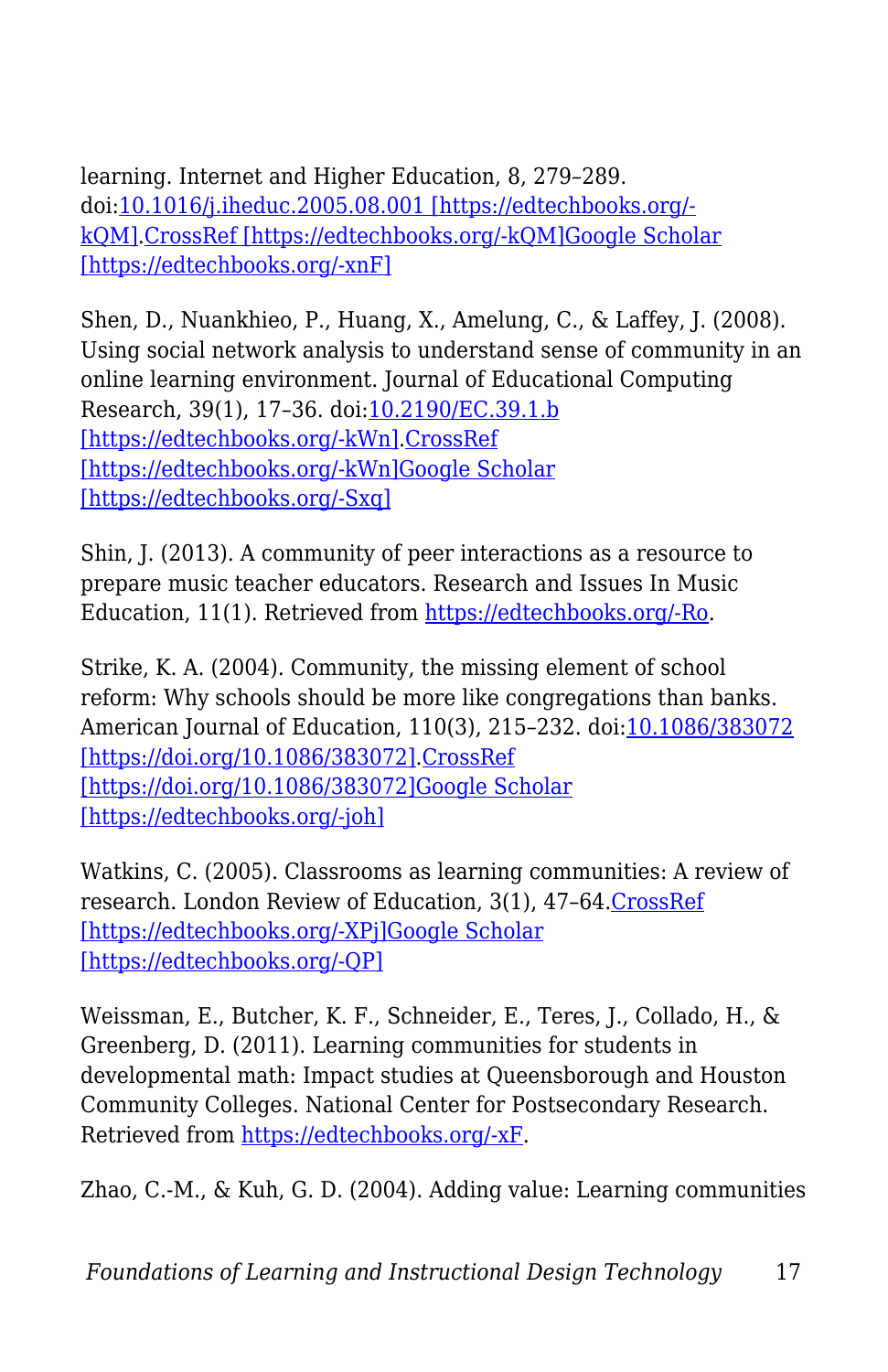and student engagement. Research in Higher Education, 45(2), 115–138. doi:[10.1023/B:RIHE.0000015692.88534.de](https://doi.org/10.1023/B%3ARIHE.0000015692.88534.de) [\[https://edtechbooks.org/-IR\].CrossRef \[https://edtechbooks.org/-](https://doi.org/10.1023/B%3ARIHE.0000015692.88534.de) [IR\]](https://doi.org/10.1023/B%3ARIHE.0000015692.88534.de)[Google Scholar \[https://edtechbooks.org/-wV\]](http://scholar.google.com/scholar_lookup?title=Adding%20value%3A%20Learning%20communities%20and%20student%20engagement&author=C-M.%20Zhao&author=GD.%20Kuh&journal=Research%20in%20Higher%20Education&volume=45&issue=2&pages=115-138&publication_year=2004&doi=10.1023%2FB%3ARIHE.0000015692.88534.de)



Please complete this short survey to provide feedback on this chapter: <http://bit.ly/CommunityBoundaries>



Richard E. West



West, R. E. & Williams, G. (2018). Learning Communities: How Do You Define a Community? In R. E. West (Ed.), *Foundations of Learning and Instructional Design Technology*. EdTech Books. https://edtechbooks.org/lidtfoundations/learning\_commu